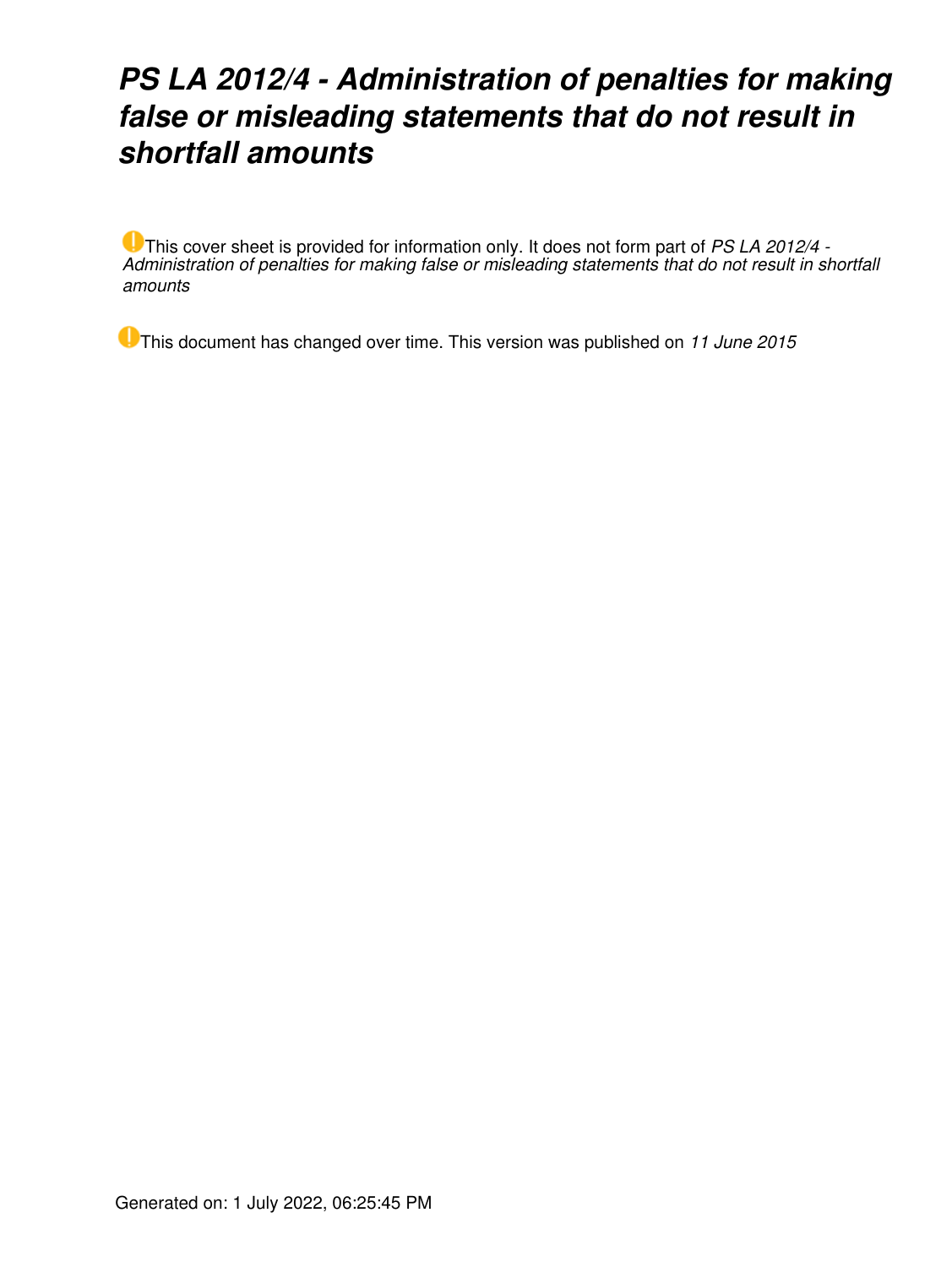

## **Practice Statement Law Administration**

# **PS LA 2012/4**

#### **FOI status: may be released**

*This practice statement is issued under the authority of the Commissioner of Taxation and must be read in conjunction with Law Administration Practice Statement PS LA [1998/1.](http://law.ato.gov.au/view.htm?DocID=PSR/PS19981/NAT/ATO/00001) It must be followed by tax officers unless doing so creates unintended consequences or where it is considered incorrect. Where this occurs, tax officers must follow their business line's escalation process.*

*Taxpayers can rely on this practice statement to provide them with protection from interest and penalties in the way explained below. If a statement turns out to be incorrect and taxpayers underpay their tax as a result, they will not have to pay a penalty. Nor will they have to pay interest on the underpayment provided they reasonably relied on this practice statement in good faith. However, even if they don't have to pay a penalty or interest, taxpayers will have to pay the correct amount of tax provided the time limits under the law allow it.*

## **SUBJECT: Administration of penalties for making false or misleading statements that do not result in shortfall amounts**

- **PURPOSE: This practice statement explains:**
	- **the circumstances in which an entity becomes liable to a penalty for making a false or misleading statement which does not result in a shortfall amount, and**
	- **how the penalty is assessed, including determining remission.**

| <b>TABLE OF CONTENTS</b>                                              | Paragraph |
|-----------------------------------------------------------------------|-----------|
| <b>BACKGROUND</b>                                                     | 3         |
| <b>SCOPE</b>                                                          | 6         |
| <b>STATEMENT</b>                                                      | 9         |
| Commissioner's approach to administering the penalty                  | 14        |
| Step $1$ – Determine whether the entity is liable to a penalty        | 20        |
| What is a statement?                                                  | 22        |
| Omissions may be statements                                           | 25        |
| Example 1                                                             | 26        |
| Omissions in combined forms                                           | 27        |
| Example 2                                                             | 29        |
| Omissions in approved forms and other documents                       | 30        |
| 'Supporting' statements                                               | 34        |
| Is the statement false or misleading in a material particular?        | 35        |
| Does the statement concern an issue relevant to a tax-related matter? | 42        |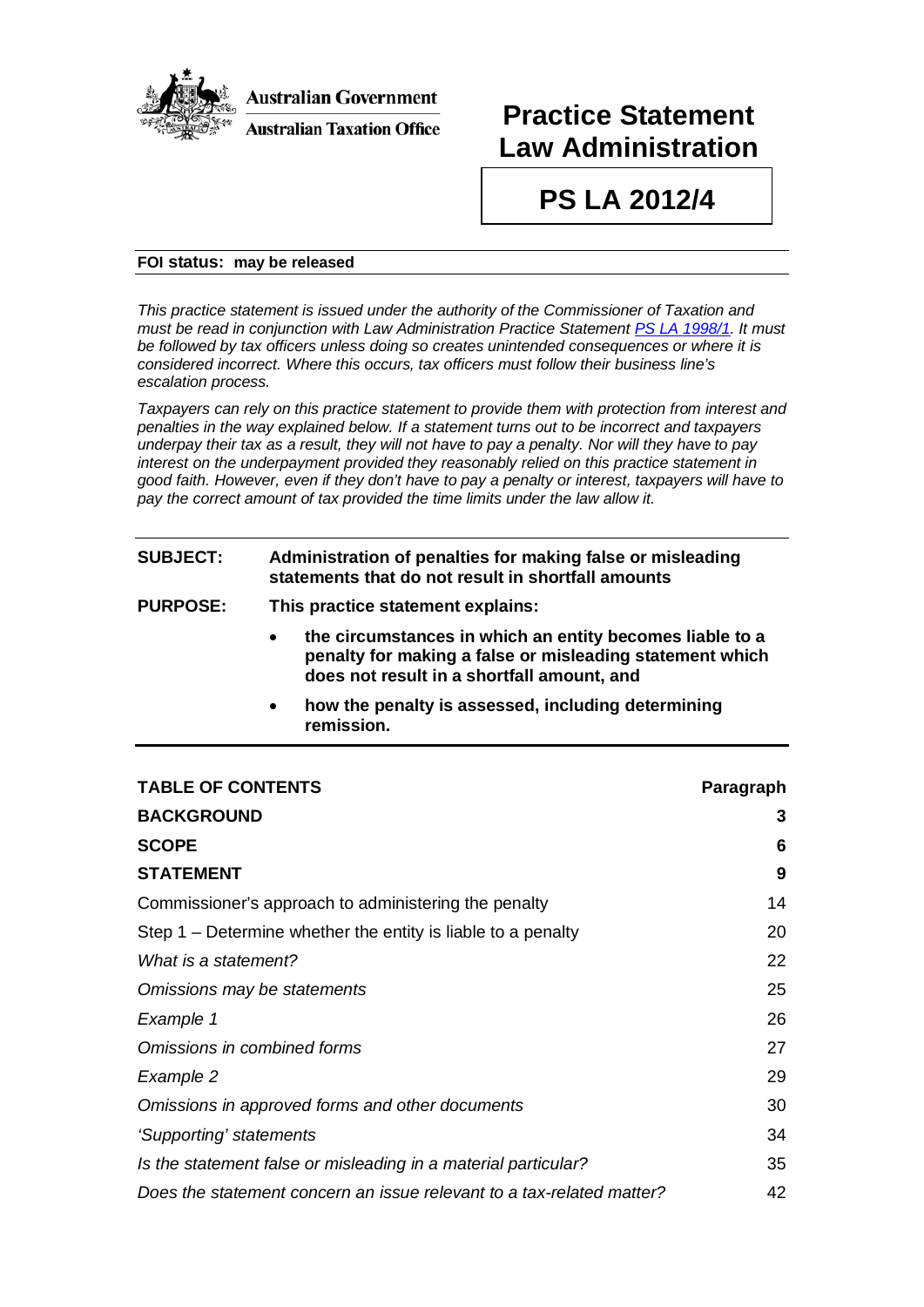| Was the false or misleading statement made to the Commissioner or an entity<br>exercising powers or performing functions under a taxation law? | 48  |
|------------------------------------------------------------------------------------------------------------------------------------------------|-----|
| Was the statement one that is, or purports to be, required or permitted under a<br>taxation law?                                               | 51  |
| Has the statement resulted in a shortfall amount?                                                                                              | 57  |
| Who is liable to the penalty?                                                                                                                  | 59  |
| Exceptions to penalties resulting from making a false or misleading statement                                                                  | 64  |
| Has the entity taken reasonable care?                                                                                                          | 68  |
| Reasonable care and genuine attempt                                                                                                            | 72  |
| Using a registered tax agent or BAS agent (registered agent)                                                                                   | 74  |
| Does the safe harbour exception apply?                                                                                                         | 78  |
| All relevant taxation information                                                                                                              | 83  |
| Proving safe harbour                                                                                                                           | 87  |
| Step $2 -$ Assess the amount of the penalty                                                                                                    | 93  |
| Work out the base penalty amount (BPA)                                                                                                         | 94  |
| What is the behaviour?                                                                                                                         | 96  |
| Failure to take reasonable care                                                                                                                | 98  |
| Recklessness                                                                                                                                   | 99  |
| Intentional disregard                                                                                                                          | 101 |
| Treating the law as applying in an accepted way                                                                                                | 103 |
| Has the entity relied on advice or a statement from the Commissioner?                                                                          | 104 |
| Does the entity's treatment agree with a general administrative practice?                                                                      | 107 |
| Increase and/or reduce the BPA                                                                                                                 | 110 |
| Increase in the BPA                                                                                                                            | 111 |
| Reduction in the BPA for voluntary disclosure                                                                                                  | 118 |
| Approved form                                                                                                                                  | 124 |
| Determine any remission of the penalty                                                                                                         | 130 |
| Unjust result                                                                                                                                  | 134 |
| <b>Multiple penalties</b>                                                                                                                      | 136 |
| Where the entity has taken reasonable care but the actions of their<br>registered agent makes them liable to a penalty                         | 139 |
| Step 3: Notify the entity of their liability                                                                                                   | 142 |
| Objection rights                                                                                                                               | 147 |
| <b>EXAMPLES</b>                                                                                                                                | 152 |
| Material particular                                                                                                                            | 154 |
| Example 1: Statements contributing to loss                                                                                                     | 154 |
| Example 2: Incorrect loss changed to taxable position                                                                                          | 159 |
| Example 3: Entity registers for an ABN                                                                                                         | 162 |
| Example 4: Employer requires potential employee to get an ABN; statements<br>by employer and employee                                          | 165 |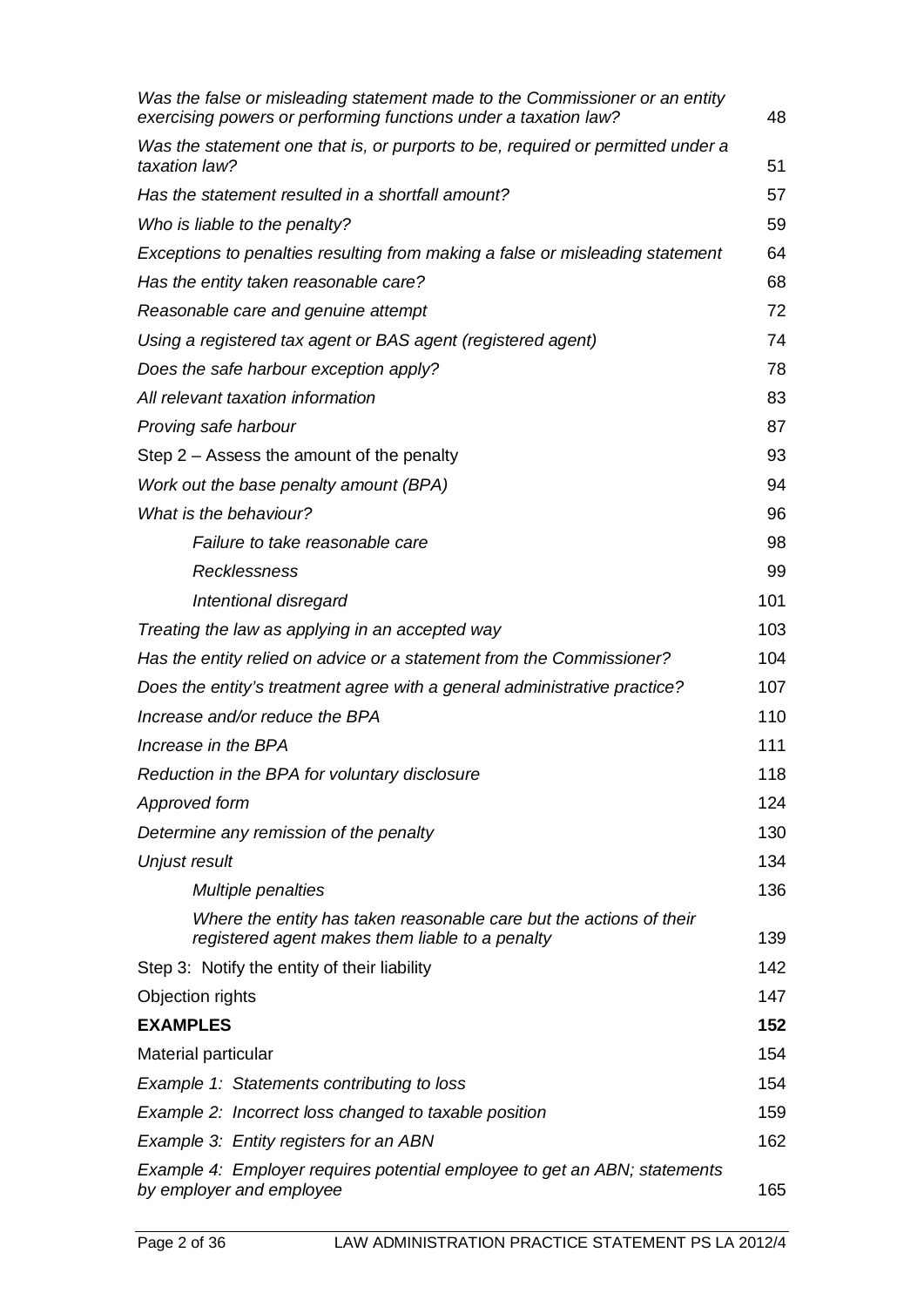| Example 5: Director penalty notice                                           | 168 |
|------------------------------------------------------------------------------|-----|
| Example 6: Incorrect invoices                                                | 173 |
| Example 7: Incorrect TFNs provided to and by a superannuation fund           | 177 |
| Administrative approach                                                      | 180 |
| Example 8: Core and non-core statements                                      | 181 |
| Examples of decisions                                                        | 184 |
| Example 9: SMSF loan to members                                              | 184 |
| Example 10: Adjusted member contribution statement                           | 193 |
| Example 11: False invoice supplied                                           | 204 |
| Second statement and examination                                             | 209 |
| Example 12: Debt interest remission                                          | 213 |
| Example 13: TFN omitted from a member contribution statement                 | 217 |
| Example 14: Process for dealing with multiple false or misleading statements |     |
| made by ARPA regulated superannuation funds (APRA fund)                      | 222 |
| <b>GLOSSARY</b>                                                              | 235 |

- 1. All legislative references in this practice statement are to Schedule 1 to the *Taxation Administration Act 1953* (TAA) unless otherwise stated.
- 2. All references to 'penalty' or 'penalties' in this practice statement are to penalties for making statements that are false or misleading in a material particular and do not result in shortfall amounts, unless explicitly noted otherwise.

## **BACKGROUND**

- 3. Part 4-25 contains the uniform penalties regime that applies to entities for failing to satisfy their obligations under taxation laws. Uniform penalties will apply where an entity fails to satisfy the same type of obligation under different taxation laws. [1](#page-3-0) This penalty regime consists of four distinct components:
	- penalties relating to statements and schemes
	- penalties for failing to lodge returns and other documents on time
	- penalties for failing to meet other tax obligations, and
	- civil penalties for promotion and implementation of schemes.
- 4. In relation to statements, Division 284 imposes a penalty where an entity makes a statement which is false or misleading in a material particular (subsection 284-75(1) and subsection 284-75(4)), whether because of things in it or things omitted from it.
- 5. These provisions apply to statements made by an entity's agent as if those statements had been made by the entity. Throughout the practice statement the phrase 'the entity' should be read as 'the entity or their agent', unless explicitly noted otherwise.

<span id="page-3-0"></span>*<sup>1</sup>* References to 'taxation law' in Subdivision 284-B of Schedule 1 to the TAA specifically exclude Excise Acts (as defined in subsection 995-1(1) of the ITAA 1997)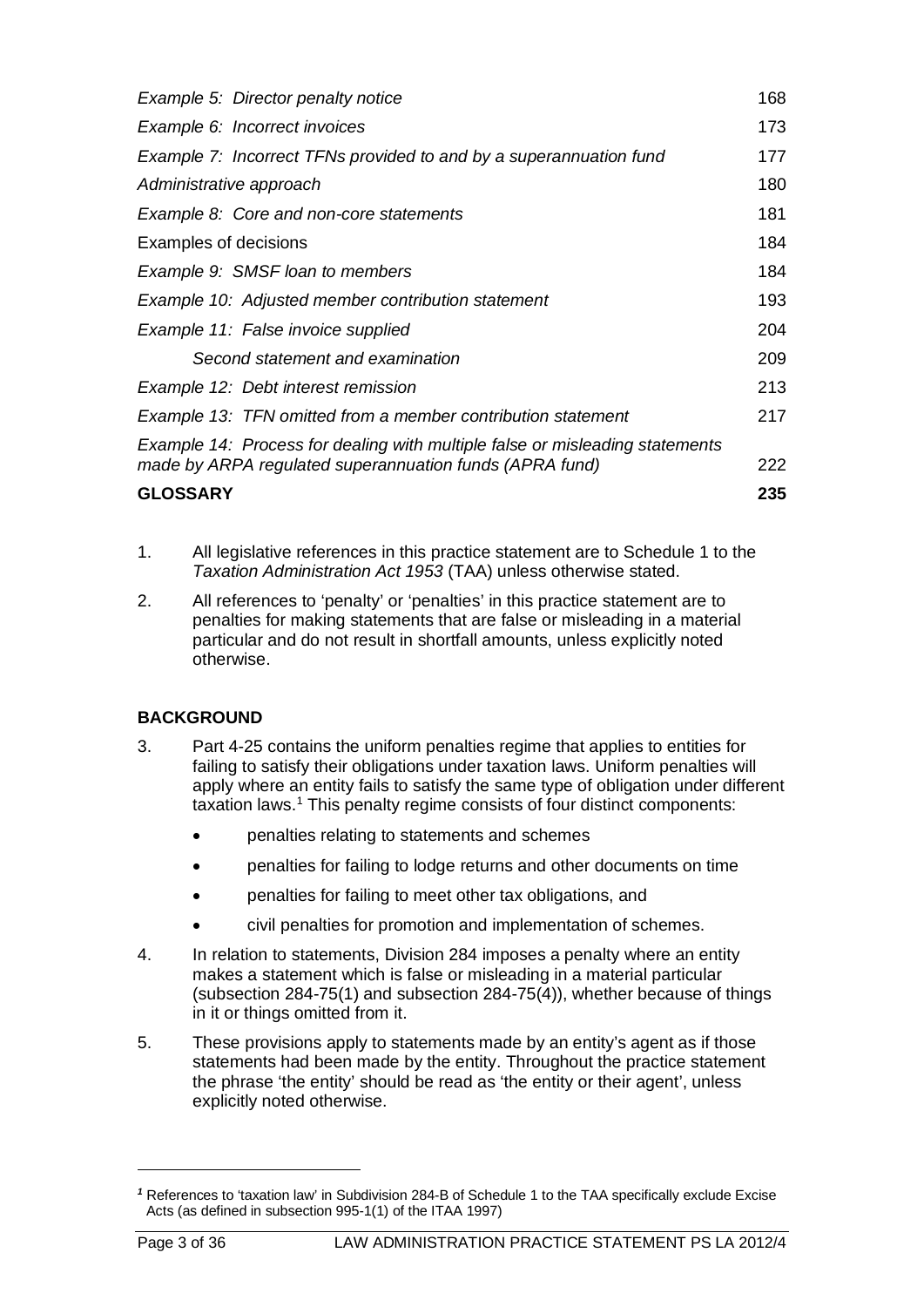## **SCOPE**

- 6. This practice statement explains how the Commissioner administers the penalty for making a false or misleading statement on or after 4 June 2010, where the statement does not result in a shortfall amount. It discusses:
	- when such a statement will give rise to the administrative penalty, and
	- how penalty amounts are assessed, including a determination of any remission of the penalty under section 298-20.
- 7. This practice statement does not deal with the penalty for making a false or misleading statement on or after 4 June 2010, where the statement **does** result in a shortfall amount. Guidelines on administering that penalty are found in Law Administration Practice Statement PS LA 2012/5 *Administration of the penalty for making a false or misleading statement which results in a shortfall amount*.
- 8. This practice statement provides guidelines on how the Commissioner's discretion in subsection 298-20(1) to remit the penalty may be exercised. There is no intention to lay down conditions that may restrict the exercise of the discretion. Nor does the practice statement represent a general exercise of the Commissioner's discretion. Rather, the guidelines are provided to help:
	- tax officers in the exercise of the discretion, and
	- ensure that entities in like situations receive like treatment.

## **STATEMENT**

- 9. The following principles are to be taken into account throughout the process of administering the penalty, including any process of review under Part IVC or other review:
	- the purpose of the penalty regime, which is to encourage entities to take reasonable care in complying with their tax obligations. As a general rule, entities should not be penalised where they have made an honest and genuine attempt to comply.
	- the principles underpinning the compliance model, including being fair to those entities wanting to do the right thing, and being firm but fair with those choosing to disengage from the system and avoid their taxation obligations.
	- the statements and principles in the *Taxpayers' Charter*. This means an entity should be presumed to have been honest, unless there is information which suggests otherwise.
	- the individual circumstances of each case, giving appropriate consideration to the background and experience of the entity in a self-assessment environment.
	- penalty decisions must be supported by the available facts and evidence. Conclusions about the entity's behaviour should only be made where they are supported by facts, or where reasonable inferences can be drawn from those facts.
	- usually the entity should be contacted and given the opportunity to explain their actions before a decision to assess the penalty is made. Exceptions to this position are the automated case actioning environment (that is, data matching) or where the facts clearly show that the entity is deliberately disengaged from the tax system.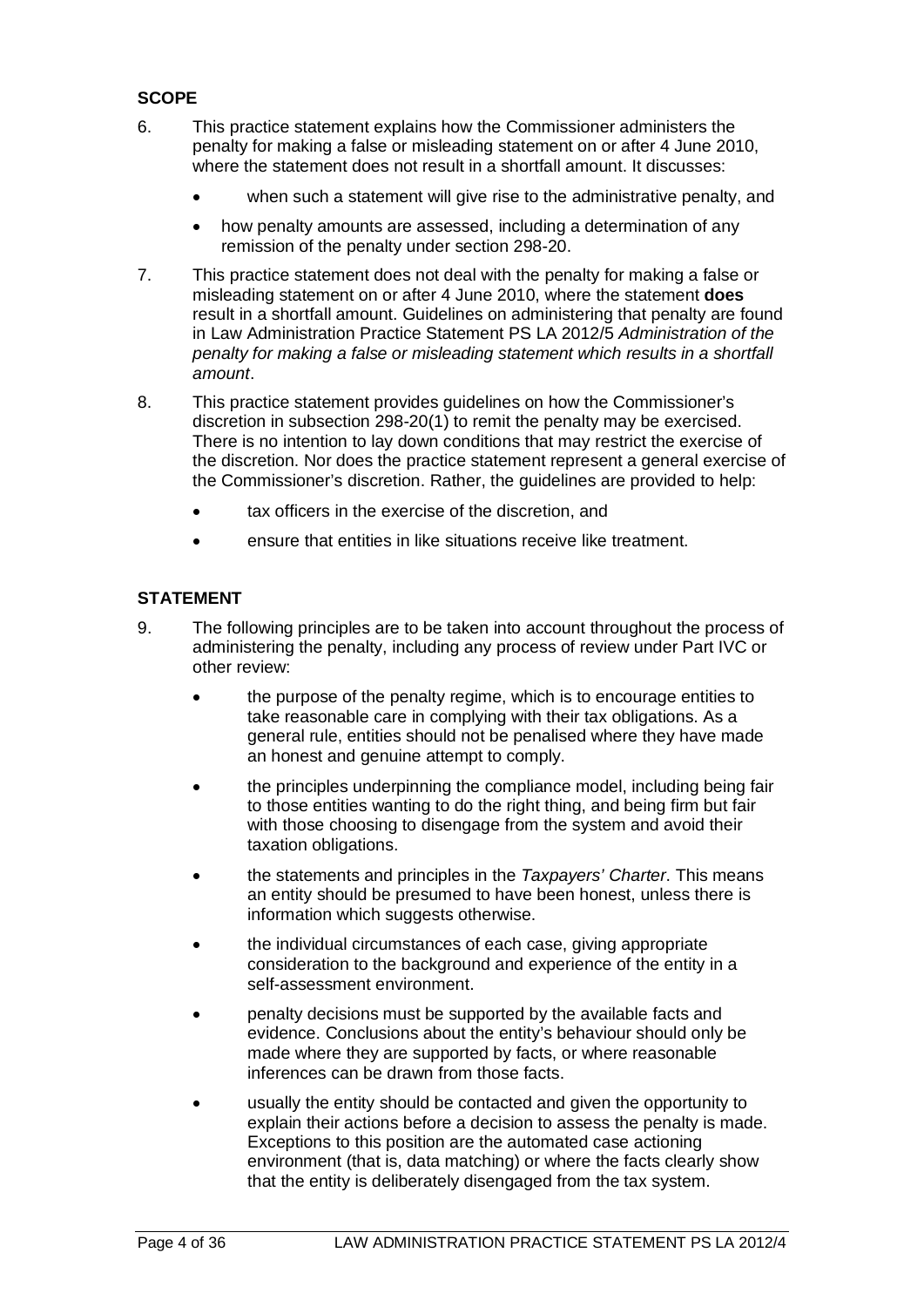- 10. The examples in this practice statement should be used as a general guide only.
- 11. The administration of Subdivision 284-B penalties involves three main steps:
	- Step 1 –– Determine if a penalty is imposed by law
	- Step 2 Assess the amount of the penalty
		- work out the base penalty amount (BPA)
		- increase and/or reduce the BPA
		- determine if remission is appropriate
	- Step 3 –– Notify the entity of the liability to pay the penalty.
- 12. This practice statement provides guidance on each of these three steps in the order they occur in the administrative process. The steps must be completed in the order they appear above. This means that a decision about remission of penalty will normally be made in the course of assessing the amount of any penalty. However, a decision about remission of penalty can also be made after an entity has been notified of its liability to pay the penalty.*[2](#page-5-0)*
- 13. The Commissioner has adopted a practical approach to administering the penalty. This means a penalty will not be assessed for every statement encountered which may be false or misleading in a material particular.

## **Commissioner's approach to administering the penalty**

- 14. The penalty provisions have broad application to written and oral statements made for a purpose connected with a taxation law, and could apply to compliance, objection, advice, debt, lodgment and registration activities.
- 15. However, it is not administratively appropriate nor is it necessary to examine or to consider the application of the penalty to every potentially false or misleading statement. Section 44 of the *Financial Management and Accountability Act 1997* requires efficient, effective and ethical use of resources.
- 16. The Commissioner's practical approach to administering these penalties is in observance of risk management principles, which means that not every statement which is potentially false or misleading in a material particular will be examined.
- 17. Statements which do not result in a shortfall amount will normally be examined (including for the purposes of considering penalty) where ATO action is taken to investigate or mitigate a risk. This includes, but is not limited to:
	- audits of regulatory statements made by trustees of self managed superannuation funds
	- audits of Australian Prudential Regulation Authority (APRA) regulated funds for the accuracy and completeness of their reporting
	- tax audits on carry forward losses which result in reduced carry forward losses for a year of income
	- reviews of registration applications and/or registration records, or
	- ATO project based work where tax or superannuation-related statements are being checked.

<span id="page-5-0"></span>*<sup>2</sup>* Subsection 298-20(1)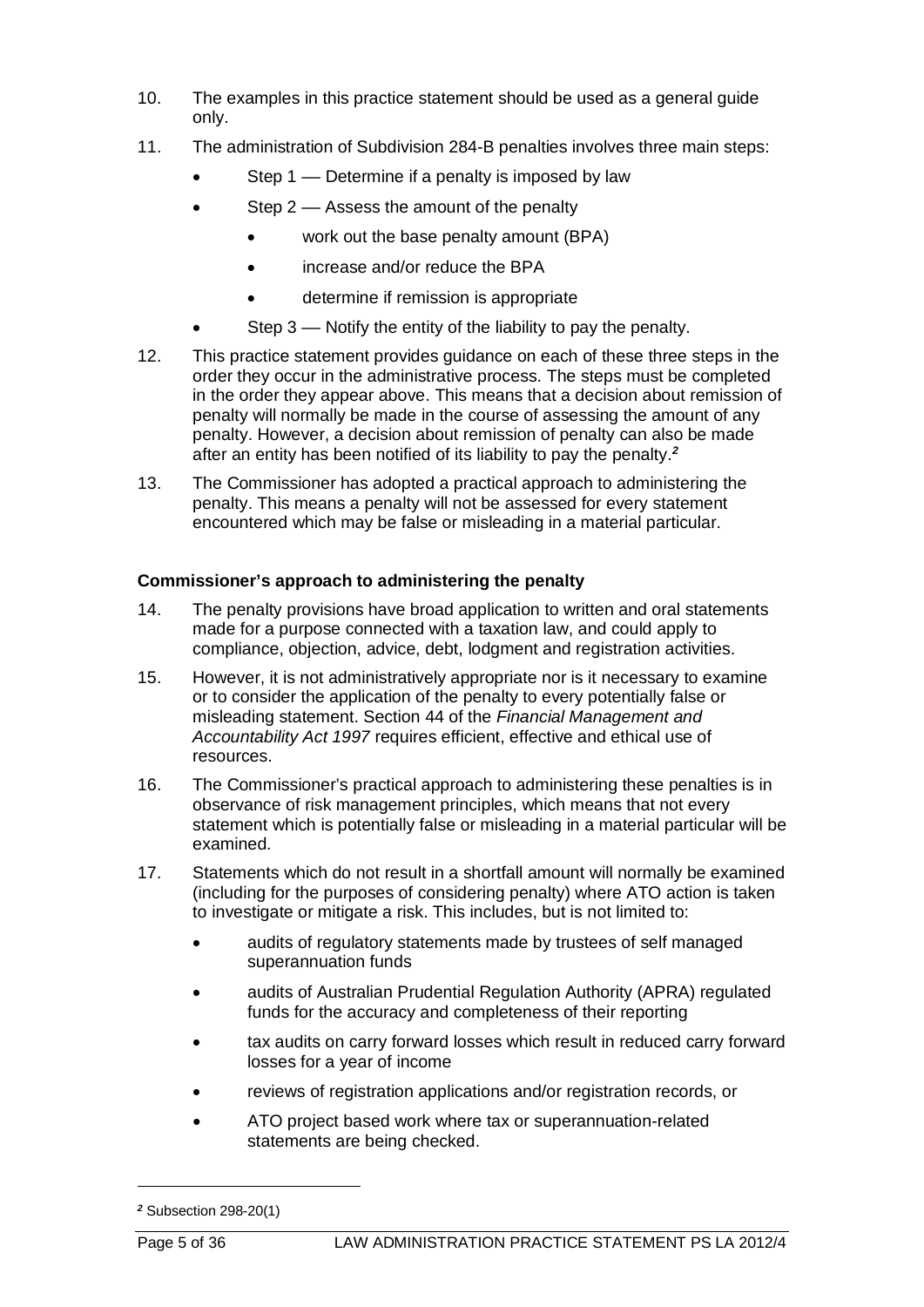These examinations will result in the making of a penalty decision, which may involve assessment of a penalty.

- 18. Tax officers should not usually seek to examine statements which do not result in a shortfall amount where the statements made are of little importance or relevance to their current activities. If the statement is not the focus of the examination or activity, the Commissioner will only consider examination of the statement if there is a risk to the integrity of the taxation system or a need to be firm with non compliant entities. This will usually occur where it appears that the statement was made recklessly or with intentional disregard of the law.
- 19. Additionally, the Commissioner will only consider assessing a penalty for the following types of statements in exceptional situations:
	- an incorrect application of the law to correct facts (statements of mixed fact and law will be considered)
	- a statement made regarding future intentions, unless subsequent actions cast doubt as to whether the statement was genuine, or
	- the omission of information in response to a questionnaire or in another document which is not an approved form<sup>[3](#page-6-0)</sup> where the purpose of the questionnaire or document was simply to gather generic information from the entity.

#### **Step 1 – Determine whether the entity is liable to a penalty**

- 20. An entity is liable to an administrative penalty under subsection 284-75(1) if:
	- the entity or their agent<sup>4</sup> makes a statement to the Commissioner<sup>[5](#page-6-2)</sup> or another entity exercising powers or performing functions under a taxation law; and
	- the statement is false or misleading in a material particular, whether because of things in it or omitted from it.
- 21. An entity is liable to an administrative penalty under subsection 284-75(4) if:
	- the entity or their agent makes a statement to an entity other than
		- the Commissioner; and
		- an entity exercising powers or performing functions under a taxation law;
	- the statement is, or purports to be, one required or permitted under taxation law; and
	- the statement is false or misleading in a material particular, whether because of things in it or omitted from it.

#### *What is a statement?*

22. A statement is anything disclosed and may be made or given orally or in any other way, including electronically.

<span id="page-6-0"></span>*<sup>3</sup>* PS LA 2005/19 explains when a document is in the approved form

<span id="page-6-1"></span>*<sup>4</sup>* Section 284-25

<span id="page-6-2"></span>*<sup>5</sup>* Subsection 28(2) of *A New Tax System (Australian Business Number) Act 1999* specifies that The Commissioner of Taxation is the Registrar of the Australian Business Register.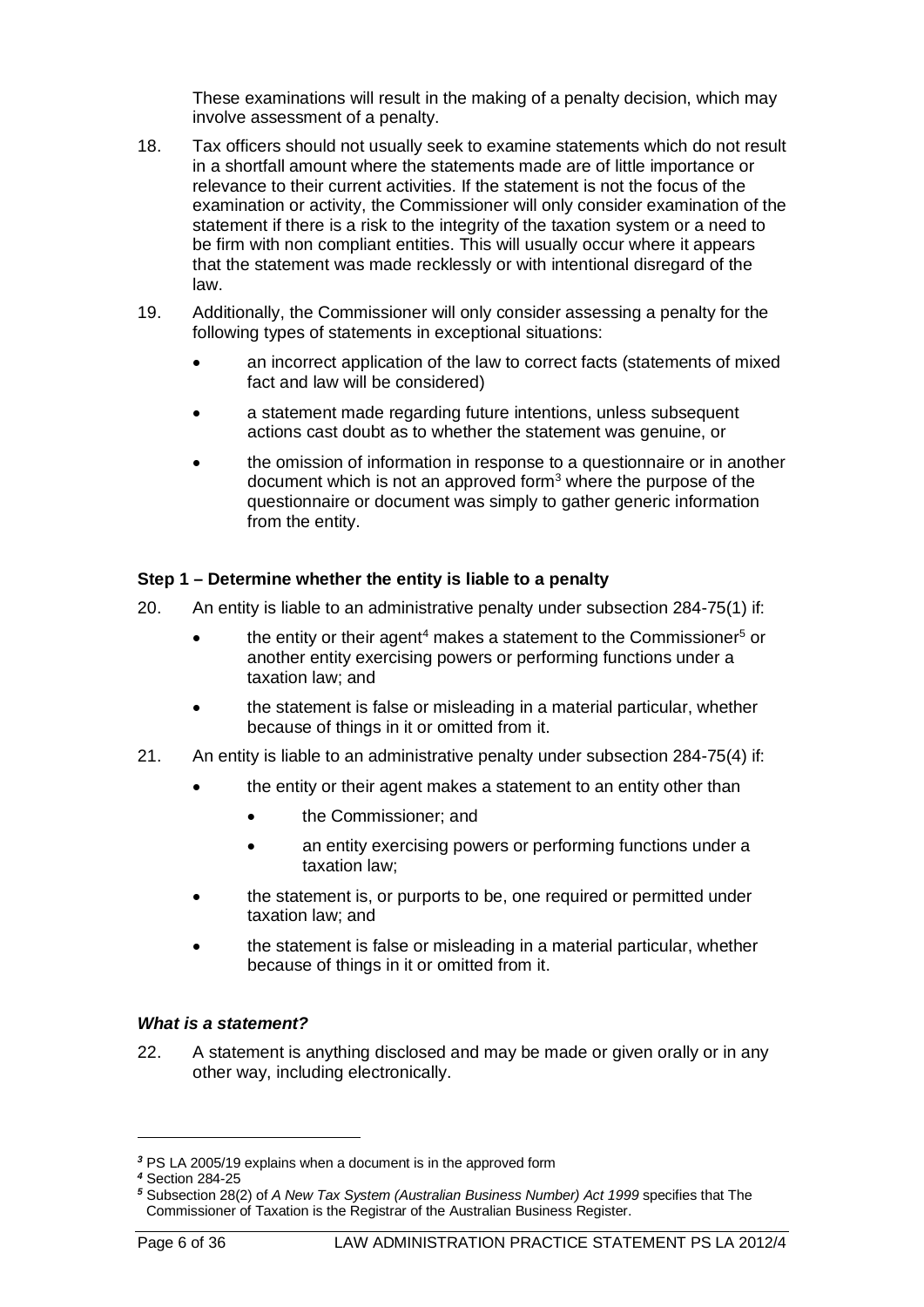- 23. Statements may be made in correspondence, requests for information, a notice of objection, a request for an amendment of an assessment, in answer to a questionnaire, in a registration form, in connection with an examination or investigation, or in any other communication for a purpose connected with a taxation law. A statement will include entering information on an application, approved form, activity statement, certificate, declaration, notice, notification, return or other document prepared or given under a taxation law.
- 24. A statement is not the form that is lodged or the general statement that is made. A statement is the information at individual labels in the context of a form requesting information, or the individual statements answering questions or providing information in conversations or documents. Therefore it is possible that more than one statement in the one form or discussion can be examined for the purposes of assessing the application of this penalty, potentially resulting in multiple impositions of the penalty.

#### *Omissions may be statements*

25. A statement may also be made if an entity fails to include material information in a document or approved form and the document or approved form requires that information to be supplied. Although at first it appears that no statement was made, the entity will be taken to have made a statement by omission.

## *Example 1*

26. *A superannuation fund lodges a member contributions statement. In the form the fund left blank the labels for personal contribution amounts, even though the entity did make personal contributions. This omission is a statement for the purposes of this penalty.*

#### *Omissions in combined forms*

- 27. Under subsection 388-50(2), the Commissioner has the power to combine more than one return, notice, statement, application or other document in the same approved form. If the Commissioner is satisfied sufficient information can be provided, he may approve lodgment of a single combined form to fulfil multiple reporting obligations.
- 28. Where a combined form exists and one discrete form within it is not completed when lodged, the omission is a failure to lodge a form. A penalty under subsection 286-75 can apply to these omissions.

## *Example 2*

- 29. *A superannuation fund lodged a member contributions statement (MCS)*[6](#page-7-0) *pertaining to 10,000 of its contributing members.*
	- *For 500 members who had made personal contributed amounts, the MCS did not report those contributions although all other information was provided for these members. The omissions of the personal contributed amounts of the 500 members are 500 statements to which this penalty may apply.*

<span id="page-7-0"></span>*<sup>6</sup>* See section 390-5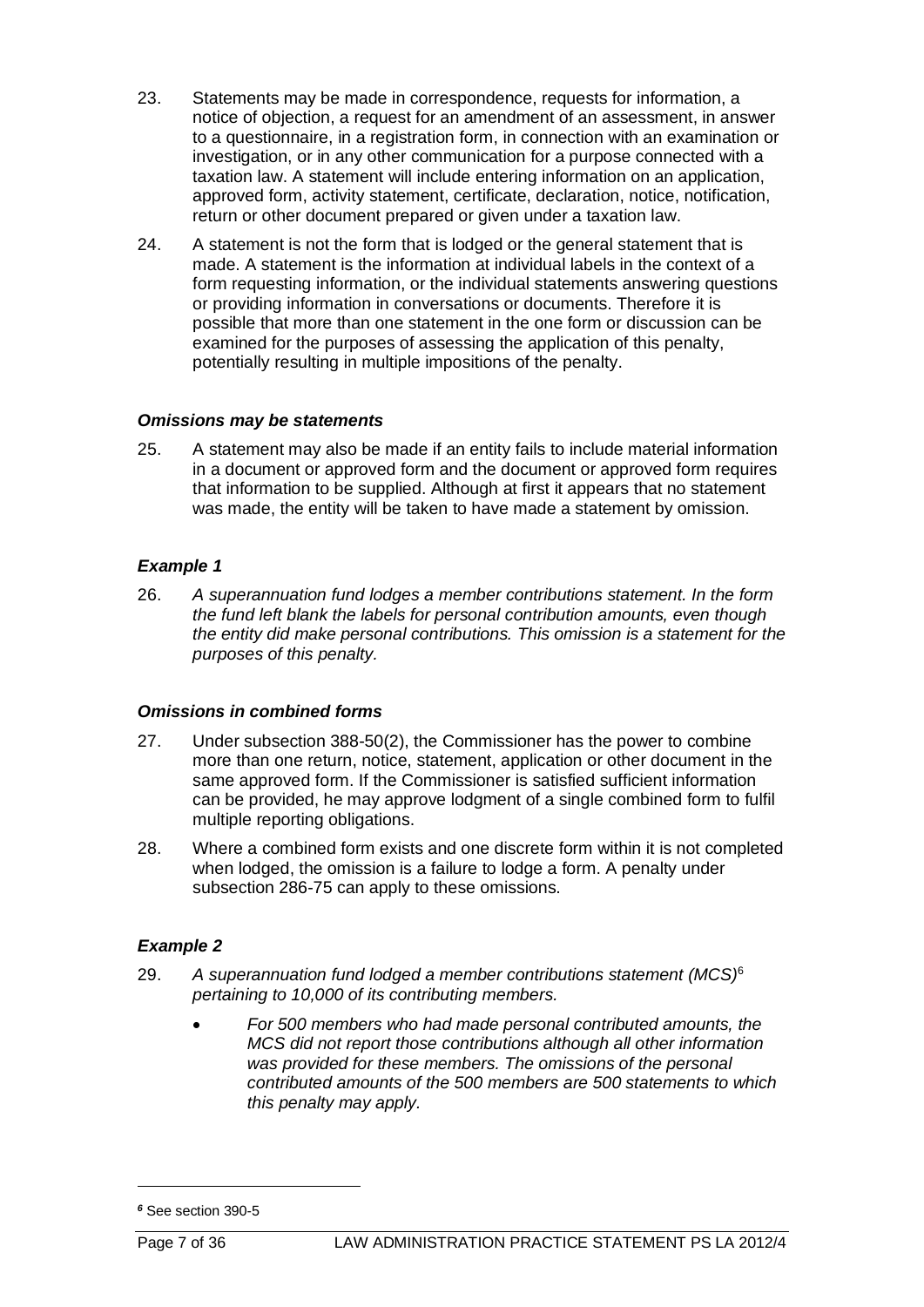• *For 800 members, none of their member or contribution information was provided in this MCS or any other MCS by the due date. The omission of 800 members from the MCS is a failure to lodge a statement for each member. Under section 286-75 a penalty for failure to lodge on time for each statement may apply.*

## *Omissions in approved forms and other documents*

- 30. Where the omission is in a document which is not an approved form (or not in response to an information gathering notice),<sup>[7](#page-8-0)</sup> the omission may be subject to this penalty. However, there are a number of considerations which may affect whether the omission is false or misleading in a material particular and generally a penalty may not be applicable.
- 31. A penalty may be applied provided that the purpose of the questionnaire or request for information is objectively apparent. By not completing the form in full, the entity may potentially have made statements that are false or misleading in material particulars because of information having been omitted. If the document sent to the entity appears to be a voluntary or statistical questionnaire, or does not have an identifiable purpose, it may be more difficult to establish that the responses have the quality of material particulars, as there may be no objective connection with a relevant purpose.
- 32. There may also be issues of fact as to whether an unanswered question amounts to an omission, a choice to not answer, or a response of 'nil', which might make it inappropriate for a penalty to be applied.
- 33. A false or misleading statement is not made if the entity fails to lodge or submit an approved form, does not respond to a questionnaire, or where the document, approved form or questionnaire submitted by the entity does not make allowance for the provision of material information.

## *'Supporting' statements*

34. Where the entity provides information in support of a previously made statement, and the information they provide in the subsequent supporting statement is consistent with the information in the initial statement, the Commissioner will not consider this subsequent statement to be a separate statement for the purposes of this penalty.

## *Is the statement false or misleading in a material particular?*

- 35. A statement is false if it is contrary to fact or wrong, irrespective of whether or not it was made with knowledge that it was false. It may be false because of something contained in the statement or because something is omitted from the statement.
- 36. A statement is misleading if it creates a false impression, even if the statement is true. It may be misleading because of something contained in the statement or because something is omitted from the statement. Even if it is literally true, it may be misleading because it is uninformative, unclear or deceptive.
- 37. To determine whether a statement is false or misleading in a 'material particular' regard must be had, or consideration given, to the purpose for which the statement is being made.

<span id="page-8-0"></span>*<sup>7</sup>* For example, section 264 *Income Tax Assessment Act 1936*; section 353-10 of Schedule 1 to the *Taxation Administration Act 1953*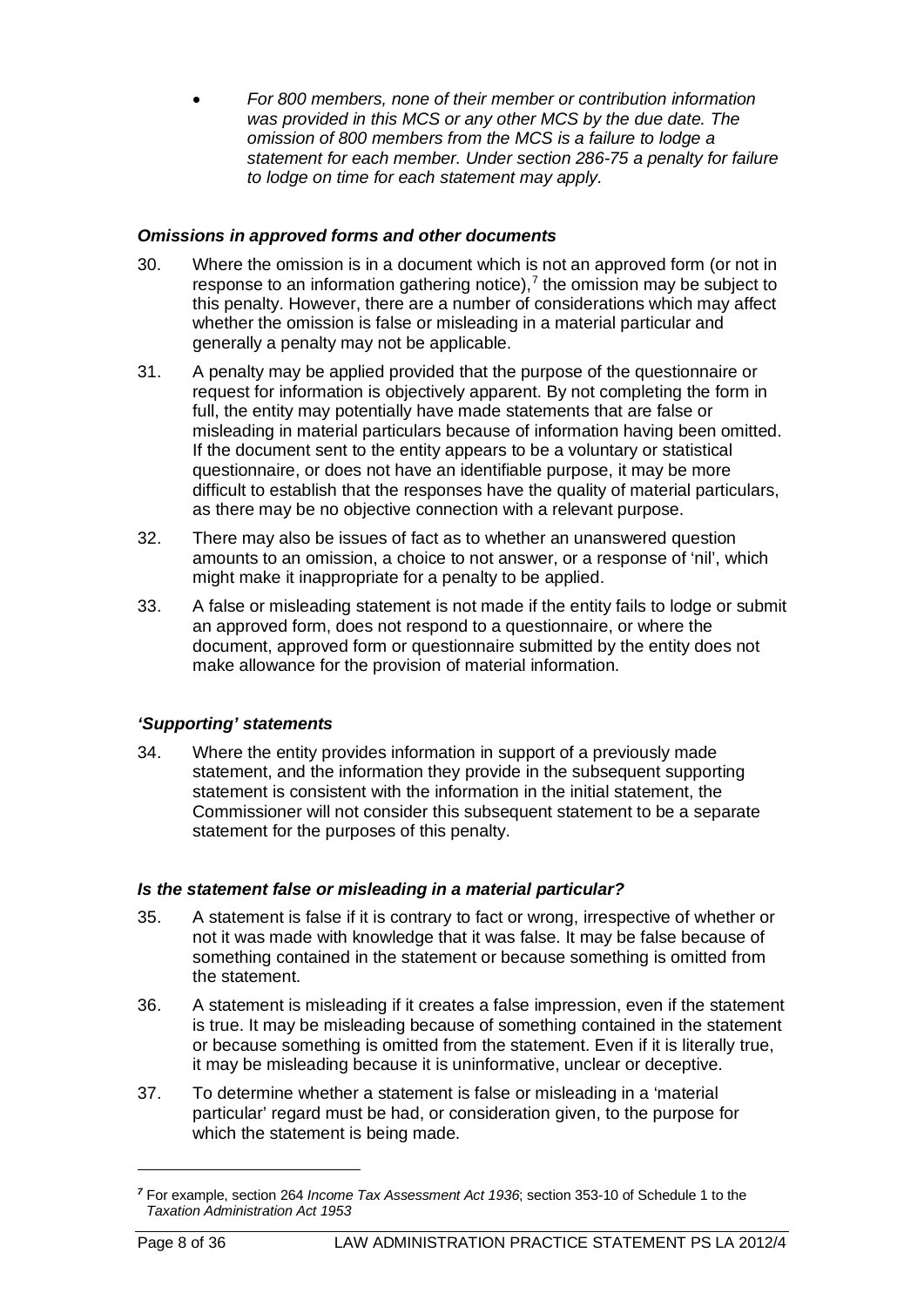- 38. This means that the type of information requested must have the necessary connection to a relevant purpose, and the specific information the entity provides must be false or misleading and material to this purpose.
- 39. A statement will be false or misleading in a 'material particular' for the purposes of subsections 284-75(1) and 284-75(4) if it is about a tax-related matter and it:
	- is made for a purpose connected with a taxation law
	- is relevant to a decision, power or function for which the statement is made
	- can be taken into account in the outcome of that decision or exercise of a power or performance of a function, and
	- is not immaterial, inconsequential or trivial.
- 40. The term 'material particular' refers to a relevant point, detail or circumstance concerning the purpose for which the statement was made. It is not necessary to establish the statement is one which must or actually will be taken into account in making a particular decision.
- 41. The materiality of the statement is to be determined at the time it is made. For example a statement that is not material cannot become material because of subsequent events. However, at the time that a statement is made, its materiality may not be known and may not become known until a subsequent event occurs (for example, an assessment is made) or further evidence comes to light which reveals that the statement was false or misleading in a material particular at the time it was made (for example during an examination).

#### *Does the statement concern an issue relevant to a tax-related matter?*

- 42. Section 284-70 provides that 'you are liable to an administrative penalty if you make a false or misleading statement about a *tax-related matter*' (emphasis added).
- 43. The term 'tax-related matter' is not defined. Section 284-20, an operative provision, states that Division 284 applies to statements made for a purpose connected with a taxation law. A taxation law is an Act of which the Commissioner has the general administration and any regulations under such an Act. It also includes part of an Act (and associated Regulations) to the extent that the Commissioner has the general administration of the Act. Broadly, it includes the Commonwealth taxation law and certain sections of superannuation law.<sup>[8](#page-9-0)</sup> Therefore, certain statements will not fall for consideration under the penalty regime just because they are false or misleading in a material particular.
- 44. A statement is about a 'tax related matter' if a taxation law provides for the making of the statement. In this sense a 'tax-related matter' can mean something relevant to either the management or administration of the entity's tax affairs or their compliance with an obligation imposed by a Commonwealth taxation or superannuation law. The relevant connection and purpose is established through the legislative requirement to make the statement.

<span id="page-9-0"></span>*<sup>8</sup>* For example, the *Superannuation Industry (Supervision) Act 1993*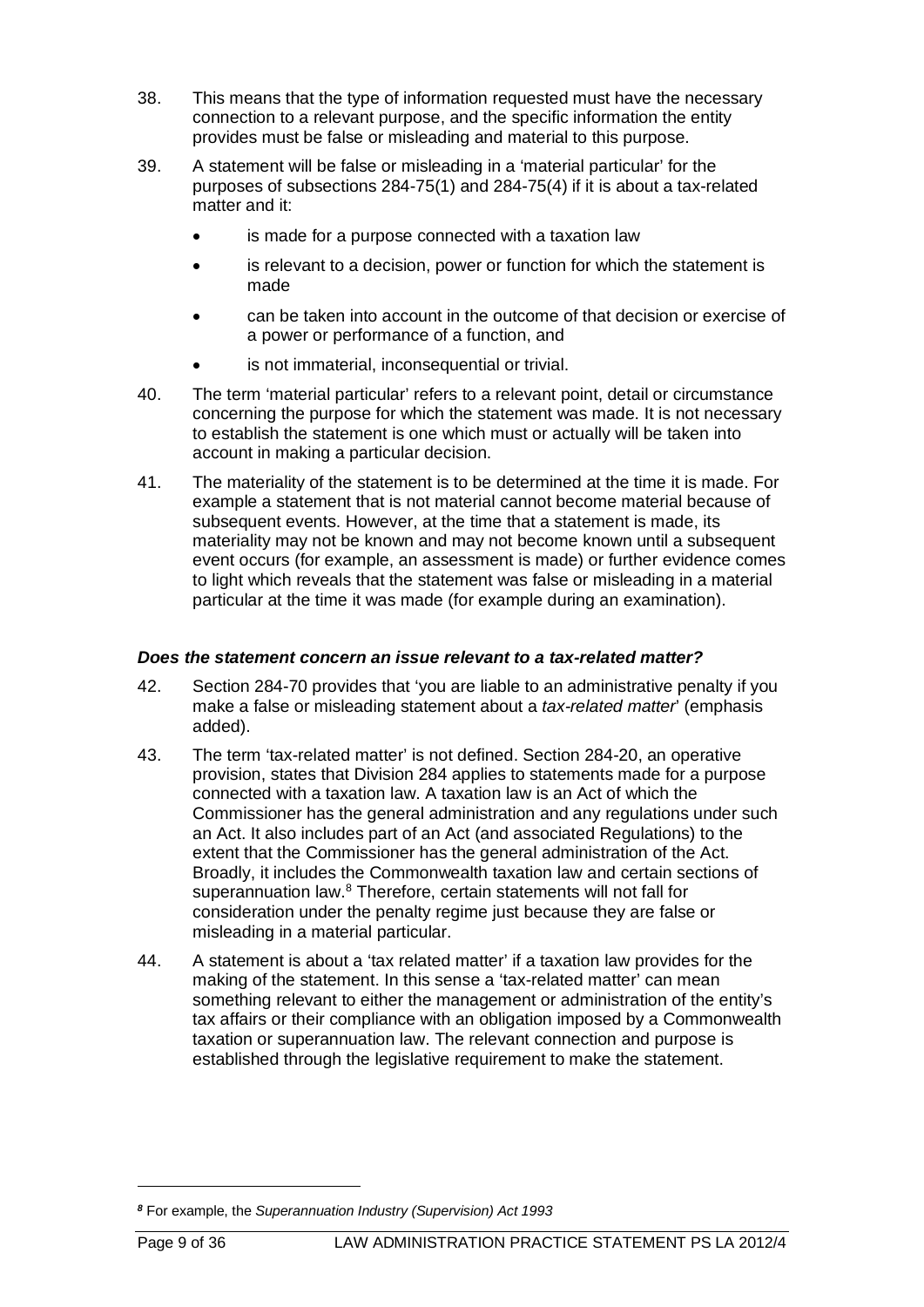- 45. Statements can be about a 'tax-related matter' where it is established that the nature and circumstances in which the statement is made was for a purpose connected with a taxation law; for example, the statement is relevant to a decision, the exercise of a power or performance of a function connected with a taxation law. This can be determined by considering the Commissioner's expressed explanation and instructions, or objective inference about the purpose and manner of the information and how it is collected or will be used.
- 46. In circumstances where a statement does not directly concern an entity's taxation or superannuation affairs and is not otherwise provided for by statute, an express explanation by the Commissioner about the purpose of the statement, available before the entity makes their statement, will provide an objective basis against which to establish whether the statement was false or misleading in a material particular.
- 47. In the absence of such an explanation by the Commissioner, the existence of a material particular will need to be established by an objective inference about the purpose and manner in which the information will be used.

#### *Was the false or misleading statement made to the Commissioner or an entity exercising powers or performing functions under a taxation law?*

- 48. To be liable to the penalty under subsection 284-75(1) the false or misleading statement must have been made to:
	- the Commissioner,<sup>[9](#page-10-0)</sup> or
	- an entity that is exercising powers or performing functions under a taxation law.
- 49. Generally, this means the statement must be made to the Commissioner, ATO staff or other staff authorised by the Commissioner or a Deputy Commissioner to undertake functions. The term, 'performing functions under a taxation law' is interpreted narrowly and does not apply to other entities at large that may be seen to be performing some tax-related activities.<sup>[10](#page-10-1)</sup>
- 50. If the false or misleading statement is made to an entity other than the Commissioner and an entity exercising powers or performing functions under a taxation law, then the entity making the statement may be liable to a penalty under subsection 284-75(4) if the statement is, or purports to be, required or permitted under a taxation law.

#### *Was the statement one that is, or purports to be, required or permitted under a taxation law?*

51. To be liable to the penalty under subsection 284-75(4) the false or misleading statement must be, or purport to be, required or permitted by a taxation law.

<span id="page-10-0"></span>*<sup>9</sup>* This includes statements made to the Registrar of the ABR

<span id="page-10-1"></span>*<sup>10</sup>* Refer to the Delegations and authorisations manual for a detailed explanation.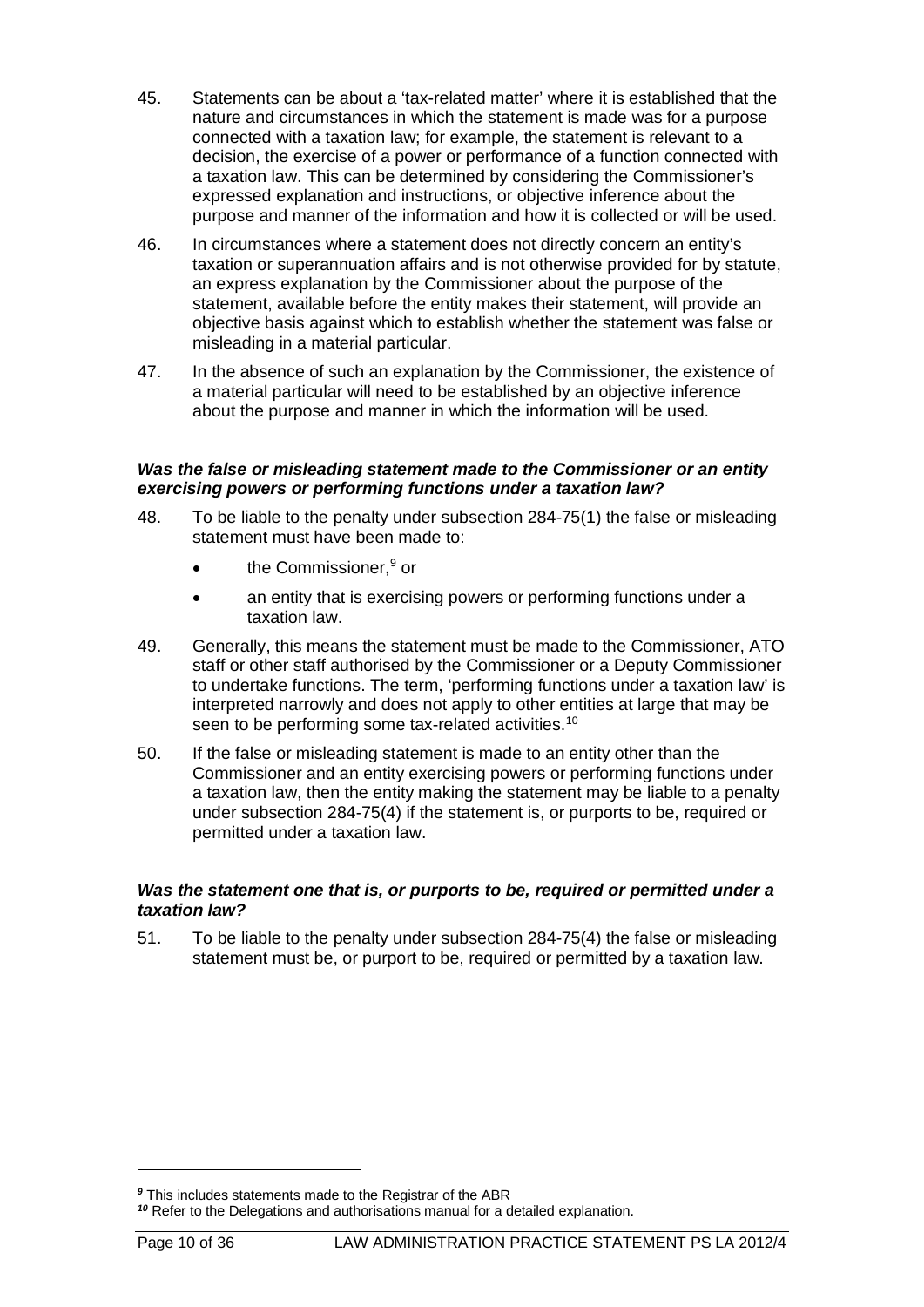- 52. A statement is required under a taxation law if there is an obligation to make the statement. For example, under subsection 35C(2) of the *Superannuation Industry (Supervision) Act 1993* (SIS Act), if an approved self-managed super fund (SMSF) auditor (auditor) requests, in writing, a trustee of a SMSF to give the auditor a document, each trustee of the SMSF must ensure that the document is given to the auditor within 14 days of the request being made. The statement made by the trustee to the auditor in response to the request is one required by law. However, subsection 35C of the SIS Act does not meet the definition of a taxation law in the circumstance where the request for documents or information is made by a fund's auditor to the trustee of a fund that is not an SMSF because paragraph 6(1)(e) of the SIS Act confers general administration of section 35C on the Commissioner of Taxation, only to the extent that it relates to SMSF.
- 53. In certain situations, taxation laws make it clear a statement is permitted to be made. For example, under section 202C of the *Income Tax Assessment Act 1936*, a person who is a recipient of a payer (which includes an employee), or expects to become a recipient of a payer (prospective employee), may make a Tax File Number declaration in relation to the payer (employer).
- 54. In order for a statement to 'purport' to be one required or permitted by a taxation law, the statement that is made must state, or imply, that the statement is one that is required or permitted by taxation law.
- 55. For example, if the law requires that a statement be made by a trustee in an approved form and the trustee makes a statement which appears to be the one required but in a manner which fails to meet the approved form requirements, the statement is one that purports to be the statement as required by law. In these cases, a false or misleading statement could be subject to a penalty.
- 56. This differs from a statement where the statement maker merely holds out that the statement is required by a taxation law when in fact no such requirement exists.

#### *Has the statement resulted in a shortfall amount?*

- 57. A shortfall amount**[11](#page-11-0)** occurs when a statement is made and a tax-related liability, worked out on the basis of that statement, is less than it would be if the statement were not false or misleading. A shortfall amount can also arise if an amount the Commissioner must pay or credit, worked out on the basis of the statement, is more than it would be if the statement were not false or misleading.
- 58. If a statement has resulted in a shortfall amount, refer to PS LA 2012/5.

## *Who is liable to the penalty?*

- 59. The entity is liable for the penalty for a statement made by them or their authorised agent.<sup>[12](#page-11-1)</sup> In the superannuation context an authorised agent includes an administrator or superannuation supplier.
- 60. For commercial law purposes, an agent is a person who is authorised either expressly or impliedly by a principal to act for that principal so as to create or effect legal relations between the principal and third parties.<sup>[13](#page-11-2)</sup>

<span id="page-11-2"></span><span id="page-11-1"></span><span id="page-11-0"></span>**<sup>11</sup>** The table in section 284-80 lists the circumstances that give rise to a shortfall amount. *<sup>12</sup>* Section 284-25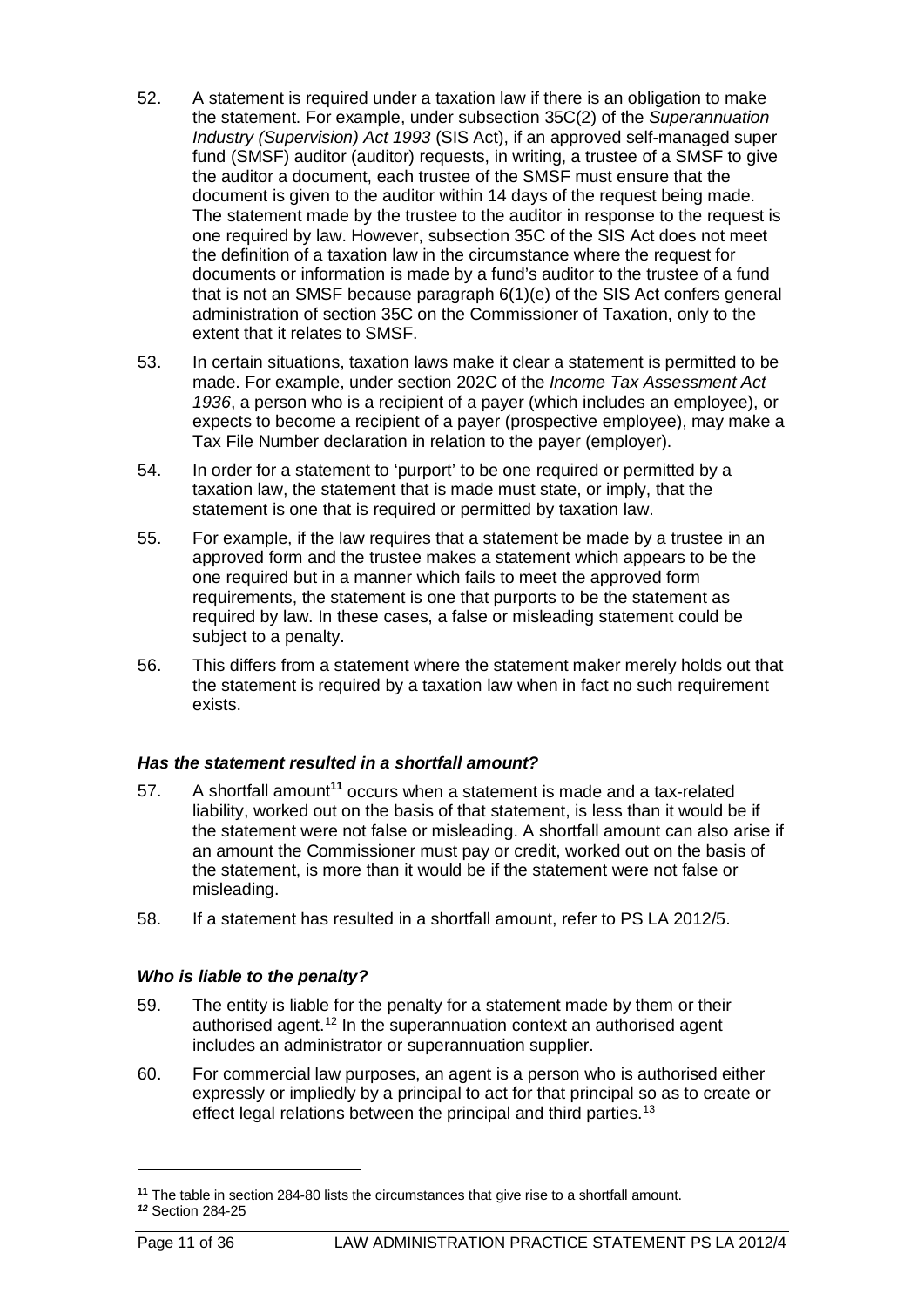- 61. Where a principal, in this instance the entity on whose behalf the statement is made or purports to be made, has authorised the agent to act on the principal's behalf, the agent is acting within the authority conferred on it by the principal. Any act done on behalf of the principal by the agent is an act of the principal. In some cases the relationship between the principal and agent is purely contractual, rather than of agency.
- 62. There may be instances where the agent has made a statement for the entity and in doing so has acted outside the explicit, implied or ostensible scope of their authority. In these instances, if the entity can prove the responsibility lies with the agent, the penalty imposed on the entity should be cancelled and a penalty may be imposed on the agent.
- 63. If an agent is making a statement on their own behalf, for example, with regard to their lodgment program, the agent is the entity making the statement and would be liable for any relevant penalty.

#### *Exceptions to penalties resulting from making a false or misleading statement*

- 64. There are three exceptions to this penalty which, in effect, eliminate or reduce liability. An exception applies when:
	- the entity and their agent (if relevant), took reasonable care in connection with making the statement: subsection 284-75(5)
	- 'safe harbour' applies to the statement: subsection 284-75(6), or
	- the entity or their agent (if relevant), applied the law in an accepted way: section 284-224.
- 65. If an entity and their agent (if relevant), have exercised reasonable care they are not liable to a penalty. The meaning of the phrase 'reasonable care' is explained in *Miscellaneous Taxation Ruling MT 2008/1: Penalty relating to statements: meaning of reasonable care, recklessness and intentional disregard* (MT 2008/1)*.*
- 66. There is no liability to a penalty if the 'safe harbour' exception applies.
- 67. If the entity or their agent applied the law in an accepted way, they may be protected from the application of a false or misleading statement penalty.<sup>[14](#page-12-0)</sup>

#### *Has the entity taken reasonable care?*

- 68. An entity is not liable to a penalty if the entity took reasonable care in connection with making the statement.[15](#page-12-1)
- 69. The concept of 'reasonable care' is explained in MT 2008/1. The 'reasonable care test' requires an entity to make a reasonable and genuine attempt to comply with obligations imposed under a taxation law. The effort required is one commensurate with the entity's circumstances, including the entity's knowledge, education, experience and skill.<sup>[16](#page-12-2)</sup> In practice, this means that all actions leading up to the making of the statement should be taken into account, including appropriate record keeping, reporting obligations and whether a tax agent was engaged.

*<sup>13</sup> International Harvester Company of Australia Proprietary Limited v. Carrigan's Hazeldene Pastoral Company* (1958) 100 CLR 644.

<span id="page-12-0"></span>*<sup>14</sup>* Section 284-224

<span id="page-12-1"></span>*<sup>15</sup>* Subsection 284-75(5)

<span id="page-12-2"></span>*<sup>16</sup>* Paragraph 28 of MT 2008/1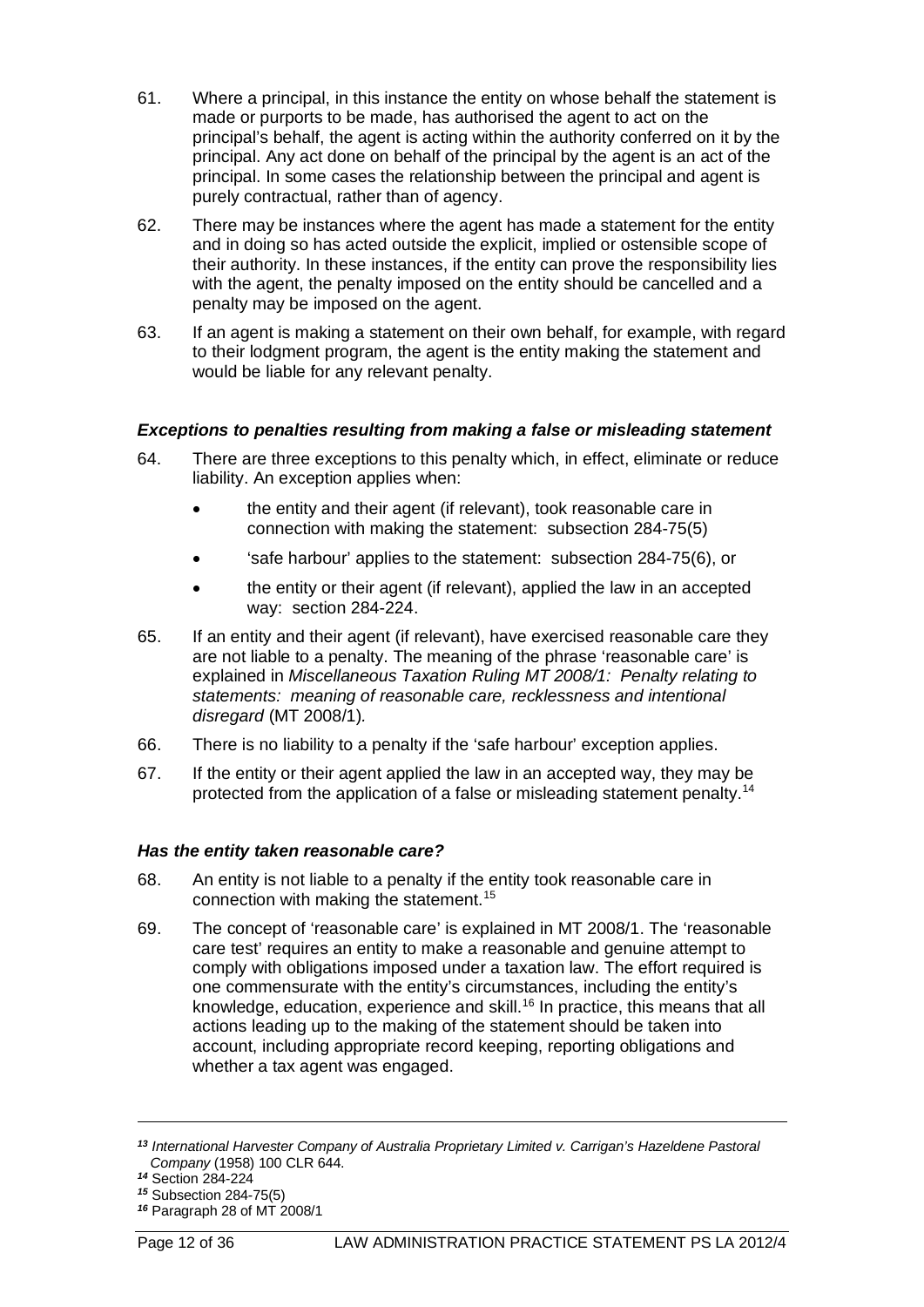- 70. There is no presumption that the false or misleading nature of a statement necessarily or automatically points to a failure to take reasonable care. The evidence must support the conclusion that the entity's attempt to comply has fallen short of the standard of care that would reasonably be expected in the circumstances. In borderline cases, it can be more readily accepted that an entity has exercised reasonable care where the entity has a good compliance history.
- 71. However, a higher standard of care is expected of an entity dealing with a matter that involves a substantial amount of tax or involves a large proportion of the overall tax payable. *[17](#page-13-0)*

#### *Reasonable care and genuine attempt*

- 72. A genuine attempt means showing engagement with the tax system by actively attempting to comply with tax obligations. A key indicator of an entity making a genuine attempt to comply is displaying an investigative approach to their tax affairs (that is, the entity has a responsibility to effectively manage the risks associated with their tax position and displays this approach).
- 73. Assessing reasonable care requires a consideration of the personal circumstances of the entity including whether:
	- there was an inadvertent mistake
	- reasonable enquiries were made, which may be indicated by whether:
		- the entity just assumed the statement was correct
		- the degree of enquiry exhibited by the entity was commensurate with the risk associated with the decision and their resources
	- the entity was aware, or should have been aware, of the correct treatment of the law or of the facts:
		- an entity should not rely on advice they have received where a reasonable person would be expected to know the advice is not worthy of such reliance<sup>[18](#page-13-1)</sup>
		- an entity is not obliged or entitled to blithely accept assurance by his or her professional advisor
	- any factors prevented them from reporting, reporting correctly, seeking advice or understanding the requirements of the tax law, and
	- the entity's level of knowledge or understanding of the tax system impacted their compliance, with reference to:
		- whether a registered tax agent or BAS agent was used
		- the entity's level of education, expertise and sophistication relating to tax matters, or
		- the entity's age, health and background.

<span id="page-13-1"></span><span id="page-13-0"></span>*<sup>17</sup>* Paragraph 92 of MT 2008/1

*<sup>18</sup>* ATC 4523 *Weyers and Anor v. FCT* 2006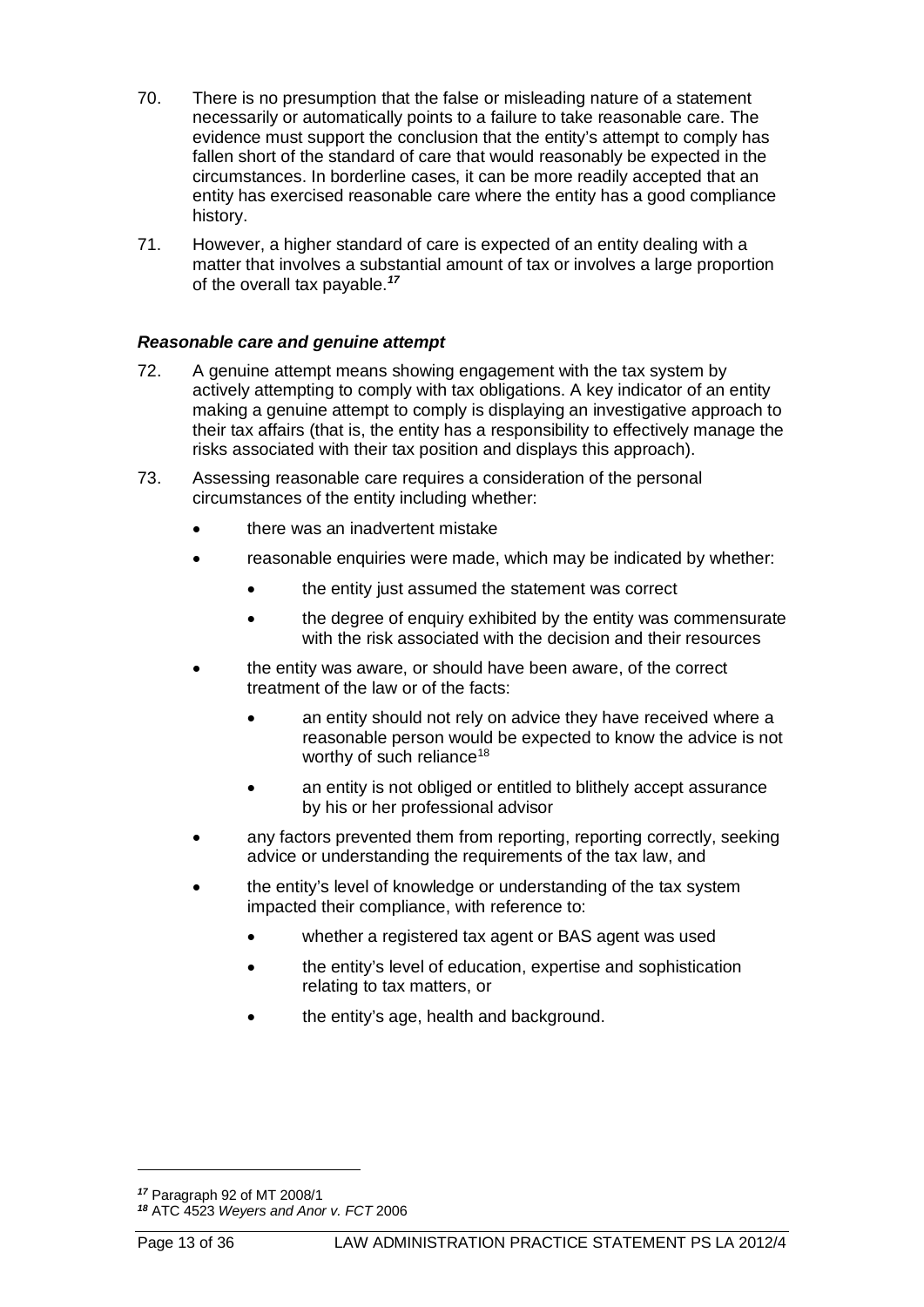## *Using a registered tax agent or BAS agent (registered agent)*

- 74. Each entity is expected to take a prudent attitude to their tax affairs. This is still the case even if they are using a registered agent or they are following recommendations of their advisors.
- 75. It is generally indicative that the entity is not making a genuine attempt to comply with their obligations where they do not query advice that is:
	- obviously incorrect or foreign to their circumstances
	- produces an odd or irregular outcome, or
	- an extraordinary treatment of tax matters, which a comparable, ordinarily prudent person would investigate further.
- 76. An entity is not expected to check opinions or legal views but is expected to take an investigative approach to any advice which an ordinarily prudent person would query. Also, the more complex the area of tax law involved, the greater the amount involved or the more 'sophisticated' the entity, the greater the level of enquiry that is expected.
- 77. Additionally, an entity is expected to check prior to signing documents lodged on their behalf. The entity should not treat this as a mechanical process, but should confirm, to the extent appropriate, that the document reflects the information they provide to their tax agent.

#### *Does the safe harbour exception apply?*

- 78. An entity is not liable to a penalty under subsection 284-75(1) or 284-75(4) if the 'safe harbour' exception contained in subsection 284-75(6) applies.
- 79. This safe harbour provision recognises that an entity should not be subject to a penalty as a result of certain actions or omissions of their registered tax agent or BAS agent (registered agent) where the entity provided all the relevant taxation information to the registered agent necessary for the correct preparation of the statement.
- 80. Safe harbour does not apply where the registered agent acted:
	- recklessly, or
	- with intentional disregard of the taxation law.
- 81. The meanings of the terms 'reckless' and 'intentional disregard' are explained in MT 2008/1.
- 82. Any penalty for recklessness or intentional disregard of the law is not transferred to the registered agent.

## *All relevant taxation information*

- 83. The safe harbour exception only applies if the entity provides the registered agent with all the relevant taxation information about a particular matter. This is an objective test. The exception is not available even if the entity genuinely believes they provided all relevant taxation information required, but in fact omitted any part of the relevant information, did not supply all the information or gave incorrect or conflicting information.
- 84. Whether all relevant taxation information has been provided must be considered separately for each false or misleading statement.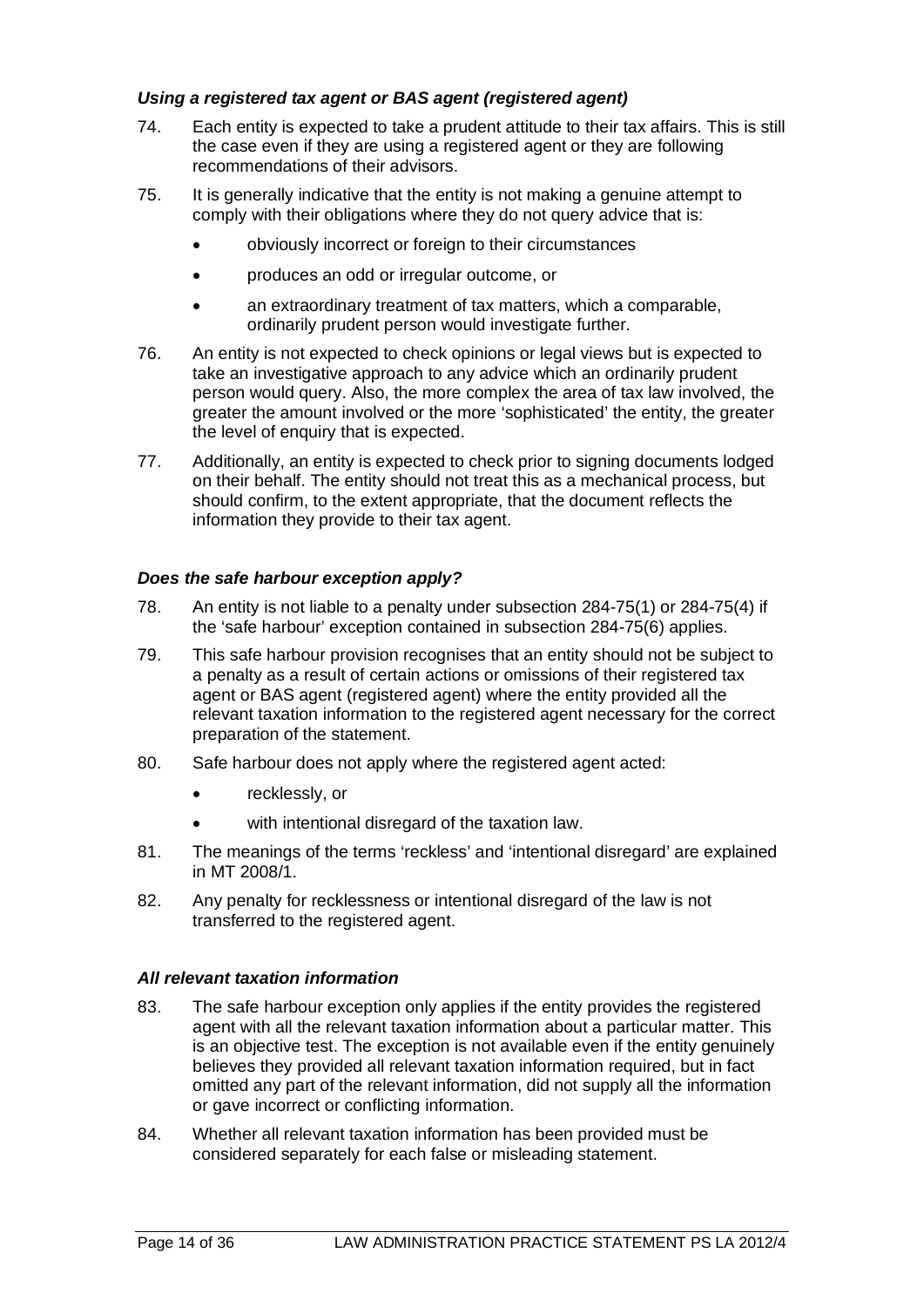- 85. Registered agents are not required to audit, examine or review books and records or other source documents to independently verify the accuracy of information supplied by their clients. As stated in MT 2008/1, in most situations it would not be practical for a registered agent to view all the relevant source documents. A client may provide some information in a summary.
- 86. Where an entity provided incorrect information in a summary and the registered agent reasonably relied on the summary in the preparation of the statement, safe harbour would not apply as the correct information was not supplied. It is irrelevant that a registered agent taking reasonable care may have queried the information.

## *Proving safe harbour*

- 87. Under subsection 284-75(7), the entity has the burden of proof to establish they provided all relevant taxation information. How the entity discharges the burden of proof depends upon the facts and circumstances of each case.
- 88. The standard of proof required is 'on the balance of probability' or 'more likely than not'. If the probability either way is equal, then the standard is not satisfied.
- 89. The evidential burden is satisfied once the facts and evidence support the view that all relevant taxation information was provided by the entity to their registered tax agent.
- 90. Where the entity has requested application of the provision, generally the registered agent will be contacted as they may be able to provide evidence on whether the entity supplied all relevant taxation information. In most situations, unless the registered agent is contacted it would be difficult to determine whether safe harbour applies as tax officers would not be in a position to assess the registered agent's actions or know what information they requested from their client.
- 91. However, contact with the registered agent is not mandatory. Where tax officers have attempted but have been unable to contact the registered agent, a decision will need to be made on the information available.
- 92. From the examination of the statement it may be apparent that although all relevant information was provided the registered agent has not exercised reasonable care. In these cases, neither the entity nor the registered agent need to be contacted and safe harbour can be granted. However, it is generally appropriate to contact the registered agent.

## **Step 2 – Assess the amount of the penalty**

- 93. The penalty is assessed in three steps:
	- firstly the base penalty amount (BPA) is worked out
	- secondly the BPA may be increased and/or reduced
	- thirdly the Commissioner considers remission of the calculated penalty amount.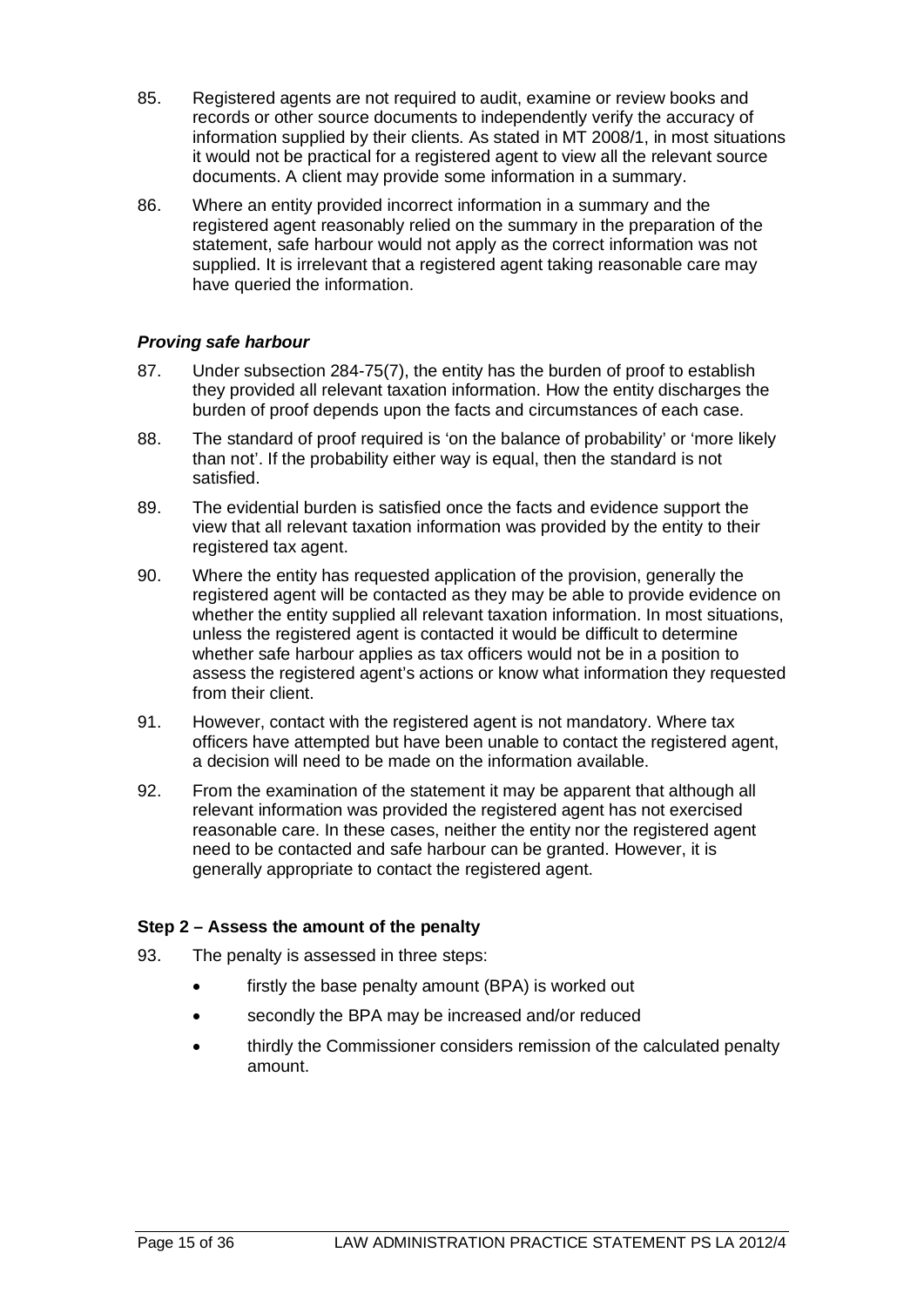## *Work out the base penalty amount (BPA)*

- 94. The Commissioner's assessment of the entity's behaviour in relation to making the statement determines the relevant item to use in working out the BPA. Then, if appropriate to do so, this BPA is reduced to the extent the entity applied a taxation law in an accepted way.
- 95. When working out the BPA items 3A, 3B and 3C of the table in subsection 284-90(1) provide the initial penalty units. These items are:

| 3A | A statement described in subsection 284-75(1) or (4)<br>was false or misleading because of intentional disregard<br>of a taxation law by you or your agent but did not result<br>in you having a shortfall amount                            | 60 penalty units |
|----|----------------------------------------------------------------------------------------------------------------------------------------------------------------------------------------------------------------------------------------------|------------------|
| 3B | A statement described in subsection 284-75(1) or (4)<br>was false or misleading because of recklessness by you<br>or your agent as to the operation of a taxation law but<br>did not result in you having a shortfall amount                 | 40 penalty units |
| 3C | A statement described in subsection 284-75(1) or (4)<br>was false or misleading because of a failure by you or<br>your agent to take reasonable care to comply with a<br>taxation law but did not result in you having a shortfall<br>amount | 20 penalty units |

#### *What is the behaviour?*

96. The relevant levels of care are:

| failure to take reasonable care | item 3C  |
|---------------------------------|----------|
| <b>recklessness</b>             | item 3B  |
| intentional disregard           | item 3A. |

97. The guidelines for determining the behaviour are in MT 2008/1. They are briefly summarised below but tax officers must use the ATO view found in MT 2008/1.

#### *Failure to take reasonable care*

98. Failure to take reasonable care occurs where reasonable care has not been taken in connection with making the statement, but neither the entity nor the agent has been reckless or intentionally disregarded the law.

#### *Recklessness*

- 99. Recklessness is behaviour which falls significantly short of the standard of care expected of a reasonable person in the same circumstances as the entity. It is gross carelessness.
- 100. Recklessness assumes that the behaviour in question shows a disregard of the risk or indifference to the consequences that are foreseeable by a reasonable person. However, the entity or agent does not need to actually realise the likelihood of the risk for it to be reckless.

#### *Intentional disregard*

101. Intentional disregard of the law is something more than reckless disregard of or indifference to a taxation law.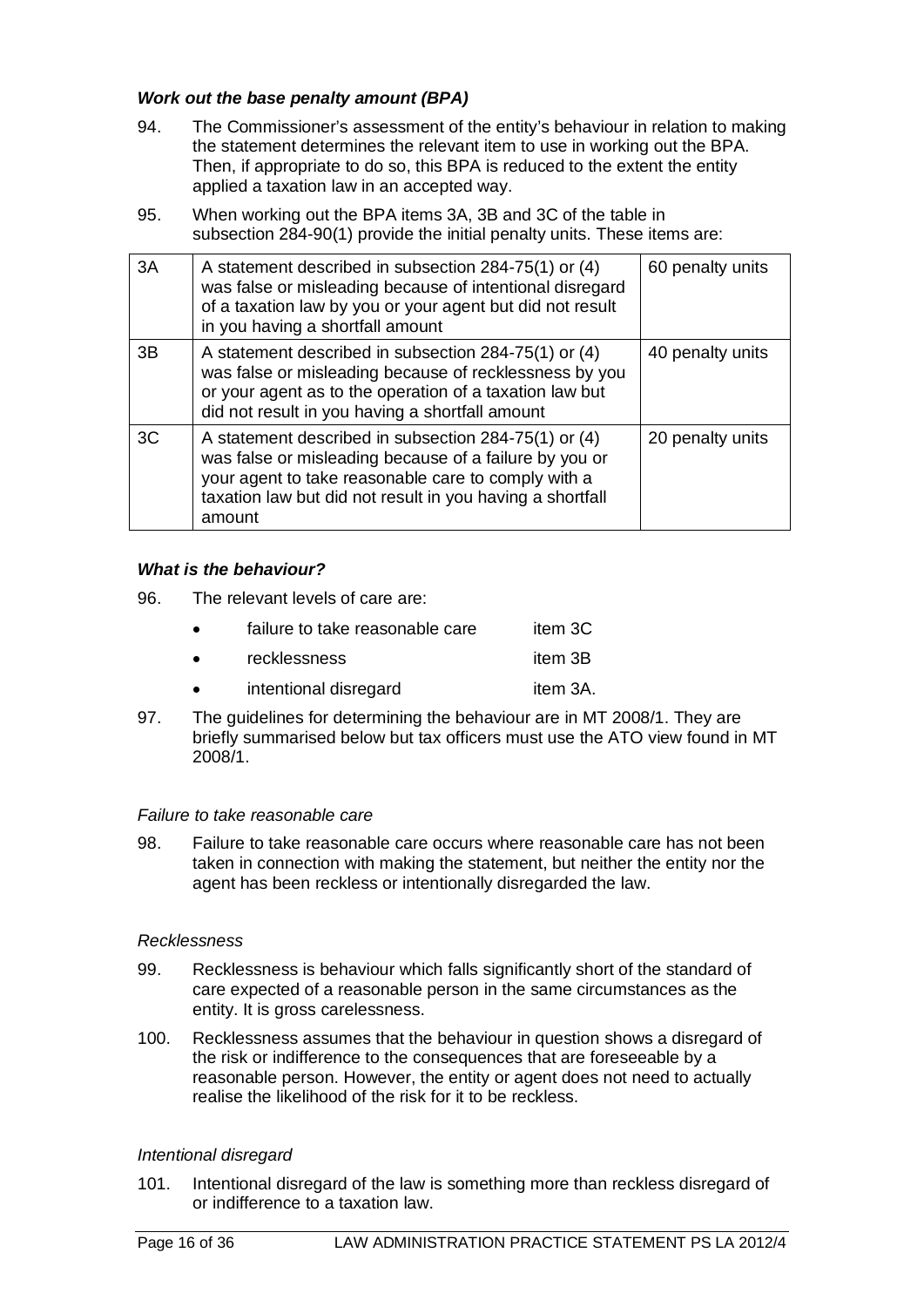102. Intention of the entity is a critical element – there must be actual knowledge that the statement made is false. The entity must understand the effect of the relevant legislation and how it operates in respect of the entity's affairs and make a deliberate choice to ignore the law.

## *Treating the law as applying in an accepted way*

- 103. Under section 284-224, the BPA is reduced to the extent that the entity or their agent treated a taxation law in a particular way that agreed with:
	- advice given to them or their agent by, or on behalf of, the Commissioner
	- general administrative practice under that law, or
	- a statement in a publication approved in writing by the Commissioner.

#### *Has the entity relied on advice or a statement from the Commissioner?*

- 104. Where an entity has treated a taxation law as applying in a particular way, and that way agrees with advice given by the Commissioner or a statement in an ATO publication, then they may be protected from application of a penalty. The levels of protection for particular forms of ATO advice and guidance are discussed in Attachment A to PS LA 2008/3 *Provision of advice and guidance by the Australian Taxation Office*.
- 105. Where an entity has relied on advice or a statement in an ATO publication, it is highly likely that they will have exercised reasonable care and the exception in subsection 284-75(5) will apply. However, even if reasonable care has not been taken, when the entity relies on advice or a statement from the Commissioner, the BPA is reduced to the extent that it was caused by that treatment (section 284-224).
- 106. Advice given by the Commissioner may be given in writing, electronically or orally. Statements in approved publications would include the various return form instructions and guides published by the ATO to assist entities with their tax affairs. If, for example *TaxPack* or the various activity statement instructions contained an error, and an entity's liability was disclosed as less than it should have been because the entity followed the instruction, section 284-224 reduces the BPA to the extent that it was caused by following the instructions.

#### *Does the entity's treatment agree with a general administrative practice?*

- 107. Section 284-224 also applies to reduce the BPA to the extent that an entity's treatment agrees with a general administrative practice under a taxation law. An explanation of general administrative practice is found in *Taxation Determination TD 2011/19 Tax administration: what is a general administrative practice for the purposes of protection from administrative penalties and interest charges?*
- 108. A general administrative practice under a taxation law is a practice which is applied by the Commissioner generally as a matter of administration. It is the Commissioner's course of conduct, rather than any particular document, that is relevant in determining whether or not there is a general administrative practice. Nevertheless, publications and other documents produced by the Commissioner may provide evidence of a general administrative practice. Frequent advice to different taxpayers which consistently adopts a particular practice will tend to support a conclusion of a general administrative practice.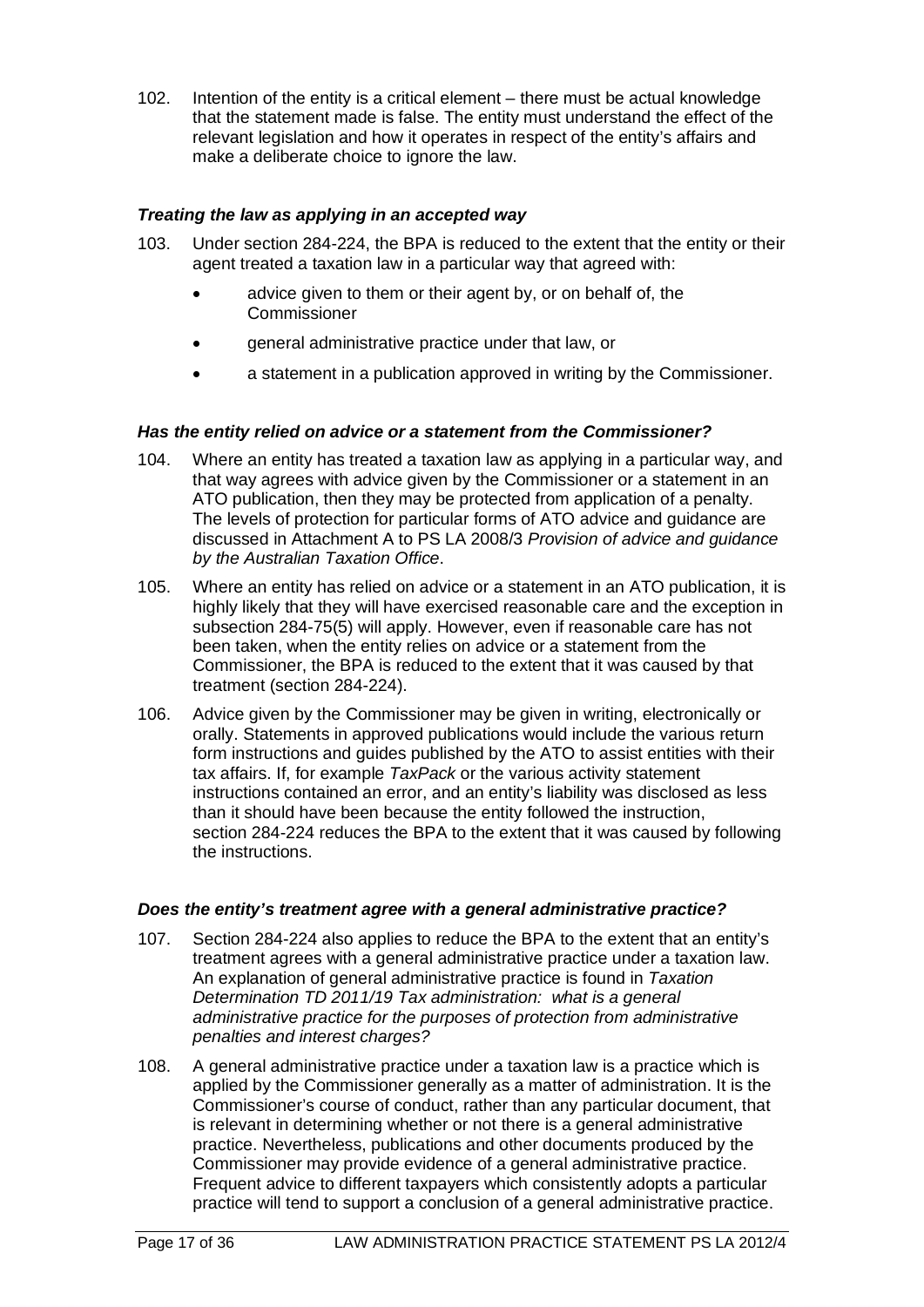109. Whether a general administrative practice exists is a question that must be determined on a case by case basis.

## *Increase and/or reduce the BPA*

110. The BPA is increased and/or reduced when certain conditions are met. When this occurs, the formula in subsection 284-85(2) is used to calculate the penalty:

**BPA + [BPA X (increase % - reduction %)]**

#### *Increase in the BPA*

- 111. Under section 284-220, the BPA is increased by 20% where the entity:
	- prevents or obstructs the Commissioner from finding out about the false or misleading nature of the statement
	- becomes aware of the false or misleading nature of the statement after the statement is made and does not tell the Commissioner about it within a reasonable time, or
	- had a BPA worked out for this type of penalty previously.
- 112. The increase in the BPA is not cumulative, that is, the BPA can only be increased by 20% irrespective of how many of the conditions in subsection 284-220(1) are satisfied.
- 113. The Commissioner expects that in the majority of cases, tax officers will receive reasonable co-operation from entities and their representatives.
- 114. However, under paragraph 284-220(1)(a), where the entity takes steps to prevent or obstruct the Commissioner from finding out about the false or misleading nature of a statement, the BPA will be increased by 20%. These steps can include:
	- the entity repeatedly deferring or failing to keep appointments, or repeatedly failing to supply information without an acceptable reason
	- repeated failure by the entity to respond adequately to reasonable requests for information. This will include excessive or repeated delays in responding; not replying to the request for information; giving information that is not relevant or does not address all the issues in the request; or supplying inadequate information
	- failure to respond to a request for information pursuant to formal information gathering notices, or
	- a combination of the factors above.
- 115. Not replying to a letter or not returning a call does not indicate the entity was taking steps to prevent or obstruct the Commissioner from identifying the false or misleading nature of a statement.<sup>[19](#page-18-0)</sup> An action of a passive nature, such as not responding to an ATO letter, although unhelpful, is not hindrance.
- 116. Entities are not expected to continually review their affairs to detect possible errors. However, if an entity becomes aware of a false or misleading statement and does not tell the Commissioner<sup>[20](#page-18-1)</sup> within a reasonable time, the BPA may be increased under subparagraph 284-220(1)(b)(ii).

<span id="page-18-1"></span><span id="page-18-0"></span><sup>19</sup> *Ebner & Arnor v. FC of T* [2006] AATA 525 - paragraph 19; *Ciprian & Ors v. FC of T* [2002] AATA 746 **<sup>20</sup>** Or the other entity to which the false or misleading statement was made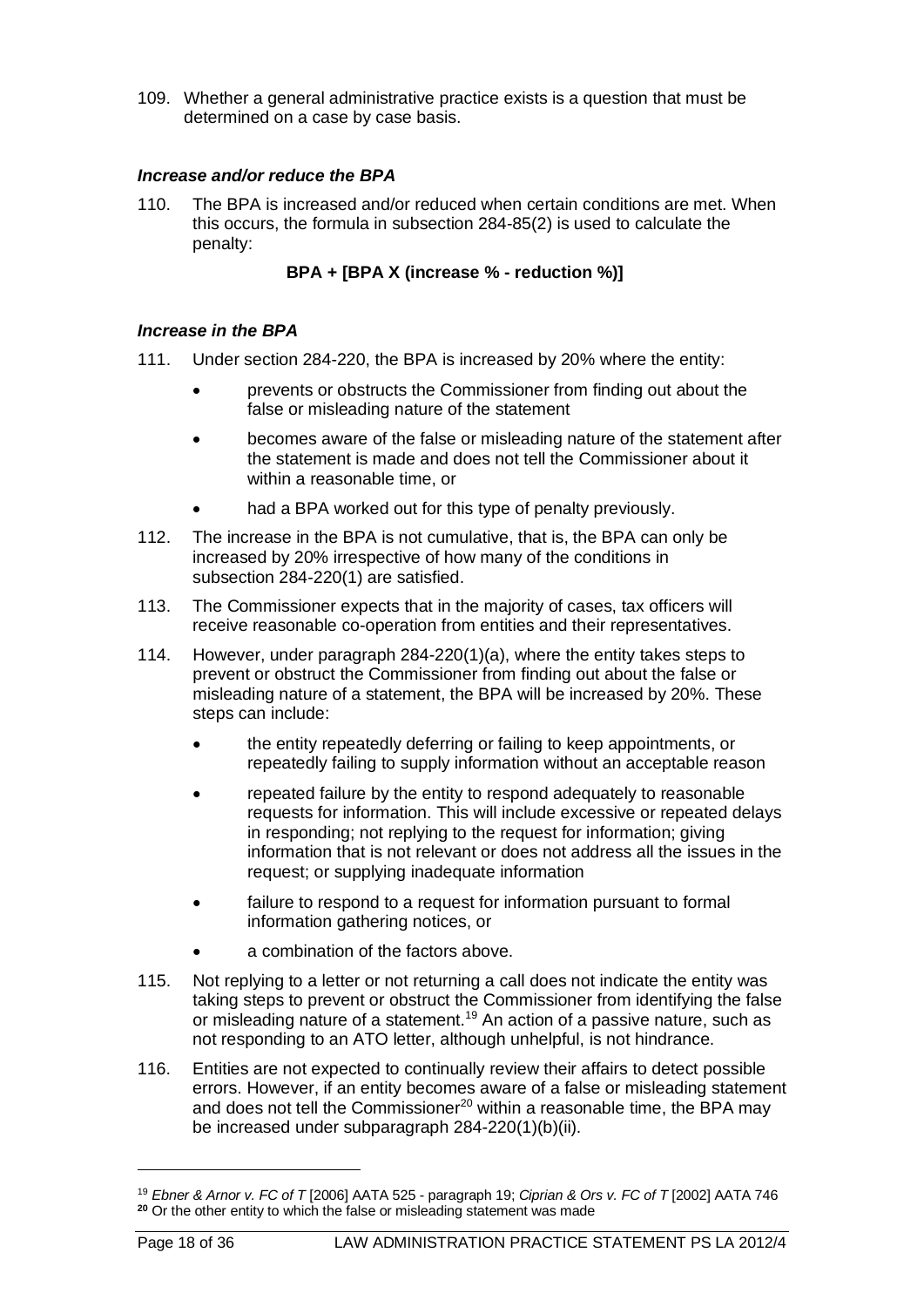117. When the BPA is worked out using item 3A, 3B or 3C of the table in subsection 284-90(1) and the entity previously had a BPA worked out under one of these items, the BPA currently being worked out is increased under paragraph 284-220(1)(ca).

## *Reduction in the BPA for voluntary disclosure*

- 118. The BPA imposed for penalties can be reduced $2<sup>1</sup>$  in certain circumstances where an entity voluntarily discloses, in the approved form, the false or misleading nature of the statement.
- 119. *Miscellaneous Taxation Ruling MT 2012/3* sets out the Commissioner's views on the application of section 284-225. The ruling also sets out when the Commissioner's discretion provided in subsection 284-225(5) should or should not be exercised. Tax officers must refer to MT 2012/3 when making decisions regarding voluntary disclosures.
- 120. If a voluntary disclosure about the false or misleading nature of the statement is made prior to notification of an examination for a relevant period, the BPA is reduced to nil.<sup>[22](#page-19-1)</sup> A relevant period may refer to an accounting period or, where it does not relate to an accounting period, to the date (period) that a statement was made. For example, a request for registration form lodged on 5 March 2012 will have a relevant period of 5 March 2012.
- 121. The Commissioner has the discretion to treat a voluntary disclosure made after the entity has been informed of an examination as if it were made before this notification. [23](#page-19-2)
- 122. Where the Commissioner may apply his discretion under subsection 284-225(5), he will invite a voluntary disclosure. It will generally be invited at the commencement of all examinations except where recklessness or intentional disregard of the law was displayed in making the statement, or where this is a repeated error (a penalty was previously applied or there has been a previous request to correct the same type of error).
- 123. If the voluntary disclosure is made after notification of an examination and the Commissioner's discretion is not exercised the penalty may be reduced by 20% if the voluntary disclosure saves the Commissioner a significant amount of time and resources.

#### *Approved form*

- 124. A voluntary disclosure must meet the requirement of the approved form. The approved form sets out the information required to be furnished and methods that an entity needs to follow to make a voluntary disclosure. It is a 'virtual form'. Generally, the form and structure is irrelevant as long as the required information is given by the entity through an acceptable mechanism. The Commissioner may develop forms to assist entities to meet their tax obligations. These forms must meet the requirements of the approved forms published on the ATO website.
- 125. The voluntary disclosure approved form contains a list of the information required for the entity to make that disclosure. It requires that the entity identify the statement and explain the false or misleading nature of the statement.

<span id="page-19-0"></span>**<sup>21</sup>** Section 284-225

<span id="page-19-1"></span>**<sup>22</sup>** Subsection 284-225(4A)

<span id="page-19-2"></span>**<sup>23</sup>** Subsection 284-225(5)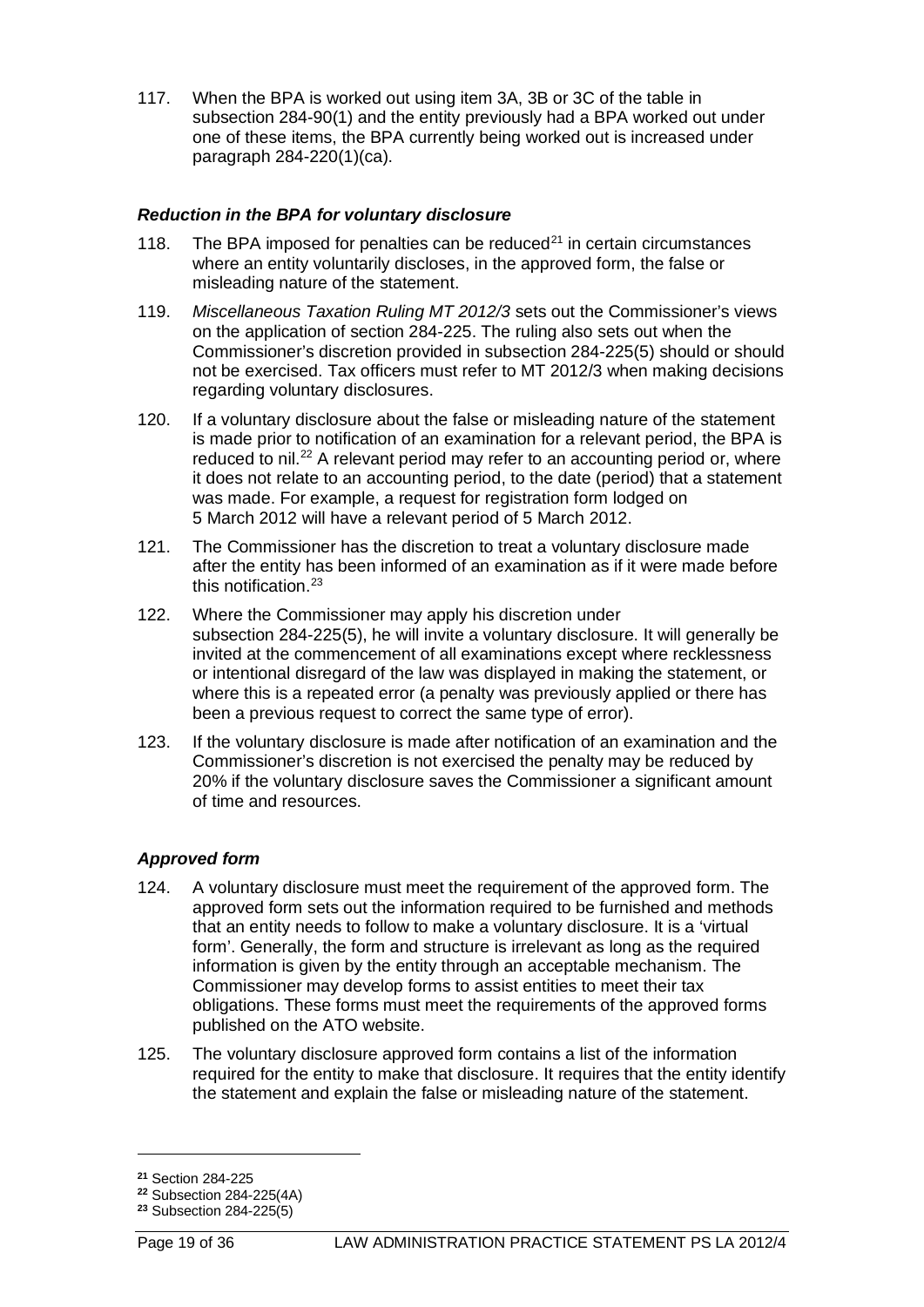- 126. Tax officers should exercise sound judgment in relation to the completeness of a disclosure. They should recognise that an entity making a genuine attempt to inform the Commissioner of a mistake may not be fully aware of all the information required by the Commissioner.
- 127. If the disclosure fails to meet the strict requirements of the approved form, but substantially complies with those requirements, and the Commissioner can accurately determine the nature of the false or misleading statement from the information provided, the disclosure should be treated as one meeting the requirements of the approved form.
- 128. If additional information is sought on an incomplete disclosure and it is provided within a reasonable time, the original incomplete disclosure should be treated as sufficiently complete.
- 129. The entity's original disclosure would not be regarded as constituting a voluntary disclosure if the facts or reasonable inferences indicate that the entity supplied incomplete information in an attempt to obstruct or hinder the Commissioner from identifying the correct information (that is, the false or misleading nature of the statement), particularly where the degree of incompleteness is significant.

#### *Determine any remission of the penalty*

- 130. Whilst the penalty is imposed by law, under section 298-20, the Commissioner has the discretion to remit all or part of the penalty. Section 298-20 is expressed as an unfettered discretion.
- 131. Tax officers must consider the question of remission in each case based on all of the relevant facts and circumstances, having regard to the purpose of the provision. Relevant matters to consider in approaching the issue of remission of penalty include:
	- the purpose of the penalty regime, which is to encourage entities to take reasonable care in complying with their tax obligations. Where the entity has made a genuine attempt to make a correct statement it will generally be the case that no penalty applies because of the exercise of reasonable care, safe harbour or because the law was applied in an accepted way.[24](#page-20-0)
	- remission decisions need to consider that a major objective of the penalty regime is to promote consistent treatment by reference to specified rates of penalty. That objective would be compromised if the penalties imposed at the rates specified in the law were remitted without just cause, arbitrarily or as a matter of course.
- 132. The discretion to remit penalties should be approached in a fair and reasonable way, including ensuring that prescribed rates of penalty do not cause unintended or unjust results.
- 133. Although a remission decision must be made, this does not imply that remission will be given. A remission decision may result in no remission, partial remission or remission of the entire penalty.

<span id="page-20-0"></span>*<sup>24</sup>* Subsections 284-75(5), 284-75(6) or section 284-224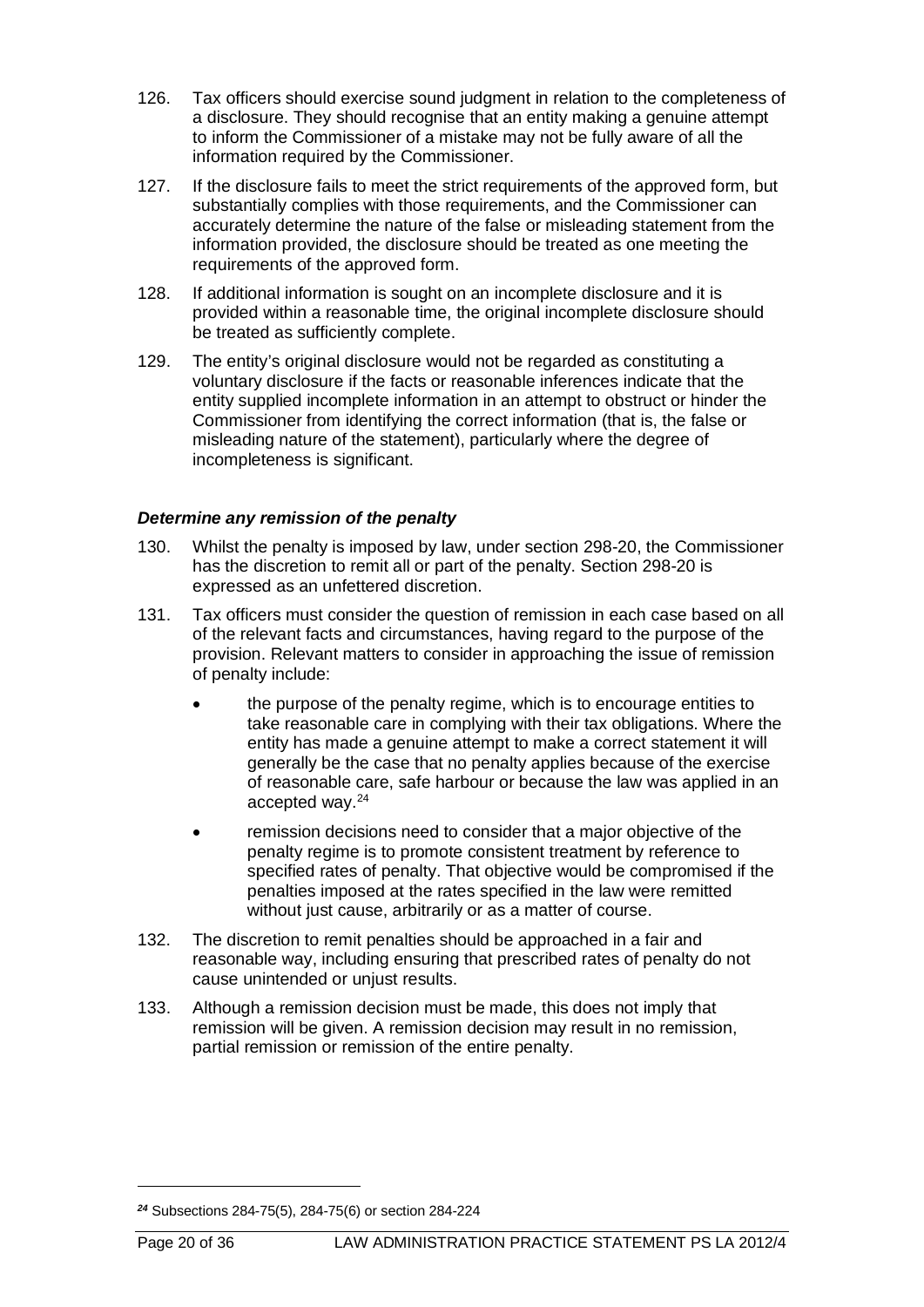## *Unjust result*

- 134. There will be cases where penalties imposed may not provide a just result to the entity. In such cases the Commissioner may remit the penalty imposed by the law in whole or in part.
- 135. Two kinds of situations in which an unjust result could arise are outlined below. The Commissioner may also consider remission in other instances of unjust result, having regard to the particular circumstances.

#### *Multiple penalties*

- 136. The possibility of multiple penalties arises when multiple false or misleading statements are made on a single approved form and a penalty is assessed in respect of each and every false or misleading statement. For example, it is conceivable that the same kind of false or misleading statement could be replicated in regulatory returns for a significant number of members of large superannuation funds. In these circumstances it may be unjust to maintain the collective penalty amount. For APRA regulated funds, an officer at the SES level is required to make the penalty decision where the potential for multiple penalties exists. Example 14 is an example of the process for dealing with multiple false or misleading statements made by APRA regulated super funds.
- 137. Generally, it would not be appropriate to assess multiple penalties if the errors resulted from an administrative oversight even if the errors affected a large number of statements. However, this would depend on the assessment of the particular facts and circumstances.
- 138. The final penalty applied must be defensible, proper and just having regard to the overall circumstances of the entity. Remission provides the administrative flexibility to ensure the penalty imposed is aligned with the observed behaviour. It will be relevant to take into account the following, without limiting other considerations:
	- the circumstances in which the errors occurred which resulted in the false or misleading statements, such as
		- whether the errors that resulted in the false or misleading statements were properly distinct or arose out of the one course of conduct
		- the efforts of the entity to avoid or reduce the potential for making a false or misleading statements, for example had there been previous incorrect statements, were they aware or should they have been aware of the potential for error
		- governance processes
		- the seriousness or severity of the issues underpinning the false or misleading statements.
	- the nature and degree of impact the false or misleading statement had on third parties
	- whether the entity gained a real or perceived benefit as a result of the false or misleading statement
	- what remedial action, if any, has been taken before being notified of an examination, to avoid a recurrence
	- the need for specific and general deterrence, and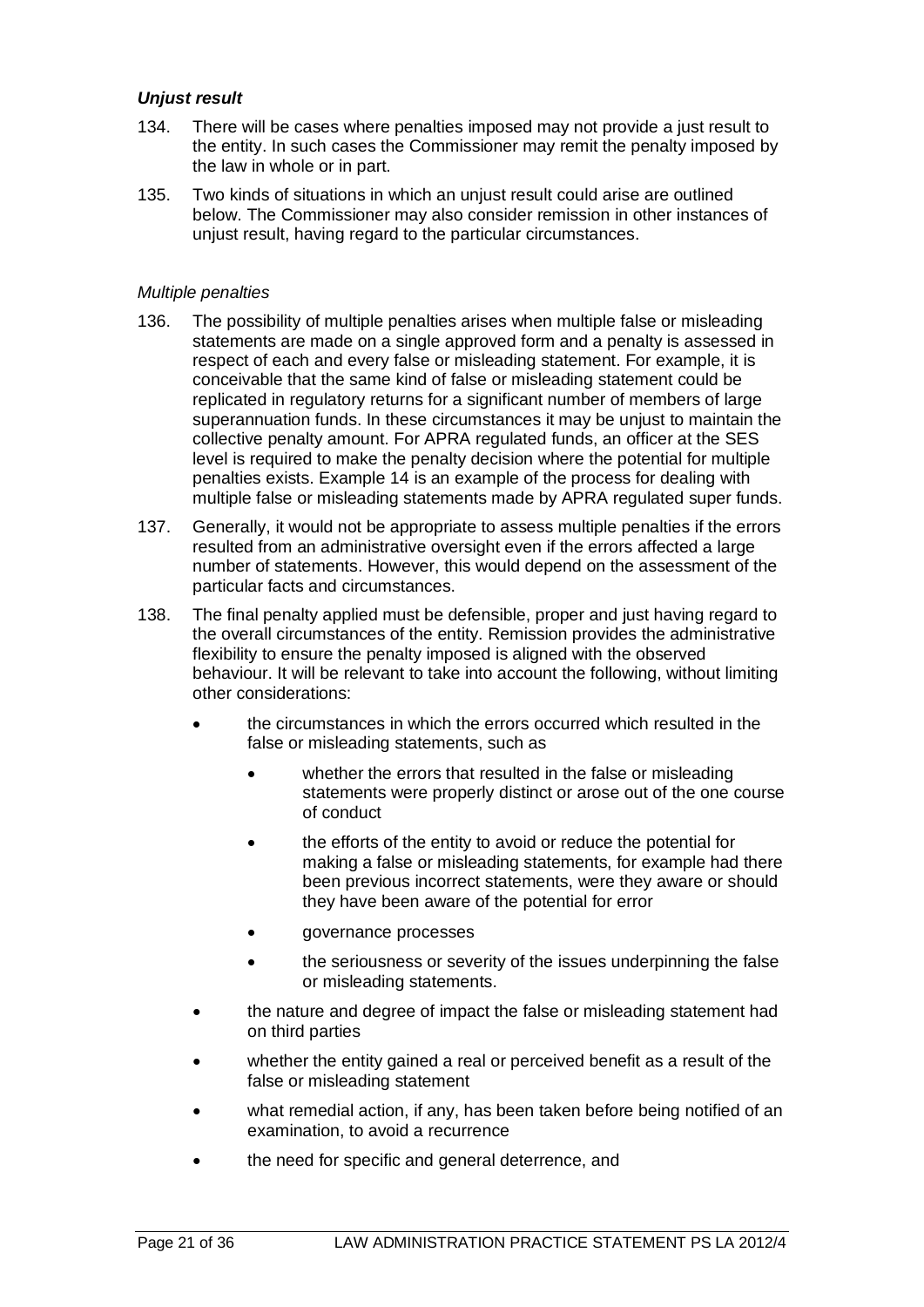• the entity's compliance history, particularly giving consideration to any previous and repetitive false or misleading statement.

#### *Where the entity has taken reasonable care but the actions of their registered agent makes them liable to a penalty*

- 139. An unjust result may occur in certain situations where the entity has made a genuine attempt to comply (taken reasonable care), but because of the actions of their registered agent the entity is liable to a penalty and safe harbour does not apply. For example, the entity provided all relevant information to the tax agent, asked relevant questions about claims that were unusual and reviewed the document before signing. However, the tax agent was reckless in their application of the law and safe harbour did not apply.
- 140. Because entities are responsible for the actions of their agent it would be unusual for significant or full remission to be given.
- 141. Remission would generally not be warranted in situations where the tax agent intentionally disregarded the law.

#### **Step 3: Notify the entity of their liability**

- 142. Under section 298-10, the Commissioner must give a written notice to the entity informing them of their liability to pay the penalty, after any reductions and/or remissions, and why the entity is liable to the penalty. Under subsection 298-20(2), where a penalty applies and has not been remitted in full, the entity must be provided with a written explanation of why the penalty has not been remitted in full. The Commissioner must make an assessment of the penalty under subsection 298-30(1).
- 143. It is general practice to provide written reasons for the decisions made, setting out the findings on material questions of fact and referring to the evidence or other material on which those findings were based.
- 144. The law does not specify when the explanation must be supplied. However, tax officers should ensure the reasons are supplied prior to, at the same time as, or as soon as possible after the entity has been notified of the penalty.
- 145. If reasonable care or another exception exists, or if the penalty has been remitted in full, the law does not require the Commissioner to give reasons for the decision[.25](#page-22-0) However, where these situations do occur, it is expected the entity will be advised, at a minimum, of a summary of the reasons for the decision. The only exception is where there is some operational requirement making it impractical, such as some limited high volume work.
- 146. Complete reasons for the penalty decisions must be recorded on ATO systems.

## **Objection rights**

147. The Commissioner must make an assessment of the amount of an administrative penalty under Subdivision 284-B.<sup>[26](#page-22-1)</sup> If the Commissioner decides not to remit a penalty or to partially remit a penalty, the Commissioner must give written notice of the decision and the reasons for the decision to the entity.<sup>[27](#page-22-2)</sup>

<span id="page-22-0"></span>*<sup>25</sup>* Subsection 298-10

<span id="page-22-1"></span>*<sup>26</sup>* Subsection 298-30(1)

<span id="page-22-2"></span>*<sup>27</sup>* Subsection 298-20(2)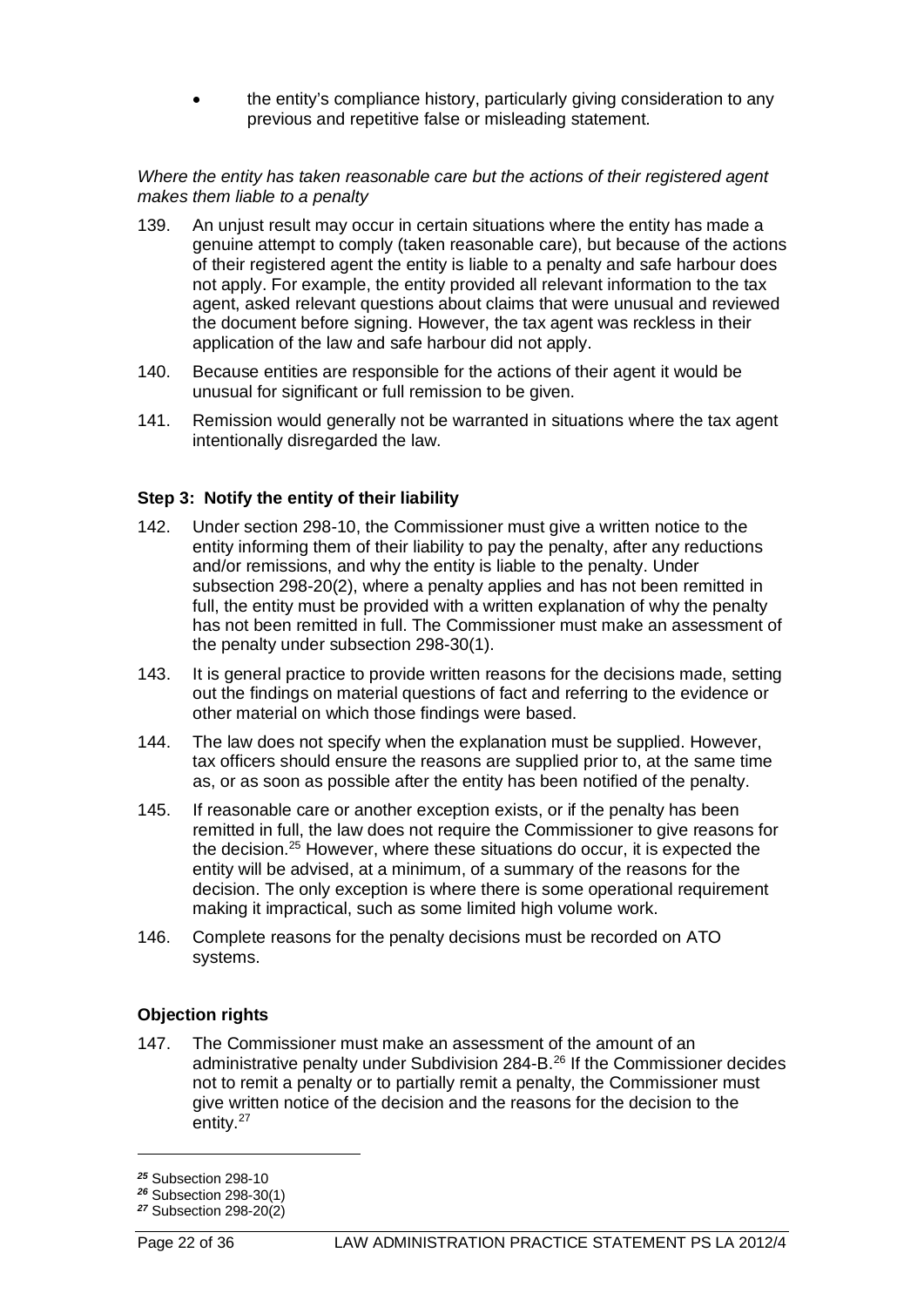- 148. An entity that is dissatisfied with an assessment of penalty may object against it in the manner set out in Part IVC of the TAA. The grounds of the objection may include any or all elements of the penalty assessment.<sup>[28](#page-23-0)</sup>
- 149. In the usual situation, where a remission decision is made as part of an assessment of penalty, the affected entity who is dissatisfied with the assessment will include in their objection any grounds about their dissatisfaction with the remission component of the penalty decision.
- 150. If a remission decision is made after an assessment of the penalty, the entity may object to the separate remission decision in the manner set out in Part IVC of the TAA if the amount remaining after remission is more than 2 penalty units.
- 151. If a penalty has been remitted in full or reduced to nil, there is no right of objection.

## **EXAMPLES**

- 152. The following examples illustrate:
	- what is a 'material particular'
	- the administrative approach to assessing penalty
	- penalty decisions, including remission, and
	- the process for considering multiple penalty imposition for APRA regulated super funds.
- 153. The particular facts and circumstances surrounding each statement will determine the liability to the penalty and whether or not the Commissioner should exercise his discretion to remit in any case. For this reason, the examples should be used as a general guide of the principles only as the facts and circumstances will differ from case to case.

## **Material particular**

## *Example 1: Statements contributing to loss*

- 154. An entity lodges an income tax return which indicates the entity incurred a loss of \$10 million for that income year.
- 155. In the following income year the entity carried forward the \$10 million loss and disclosed a current year loss of \$5 million.
- 156. A review of the taxpayer's taxation affairs for the two income years concluded the entity had a \$7 million loss in the first year and a \$5 million loss in the second year.
- 157. For the first income year, the tax officer examines each false or misleading statement on the income tax return which contributes to the incorrectly claimed \$3 million loss, and considers the imposition of a false or misleading statement penalty for each of the statements. The statements in the income tax returns were required to correctly determine the relevant loss amounts and constitute material particulars.

<span id="page-23-0"></span>*<sup>28</sup>* Subsection 298-30(2)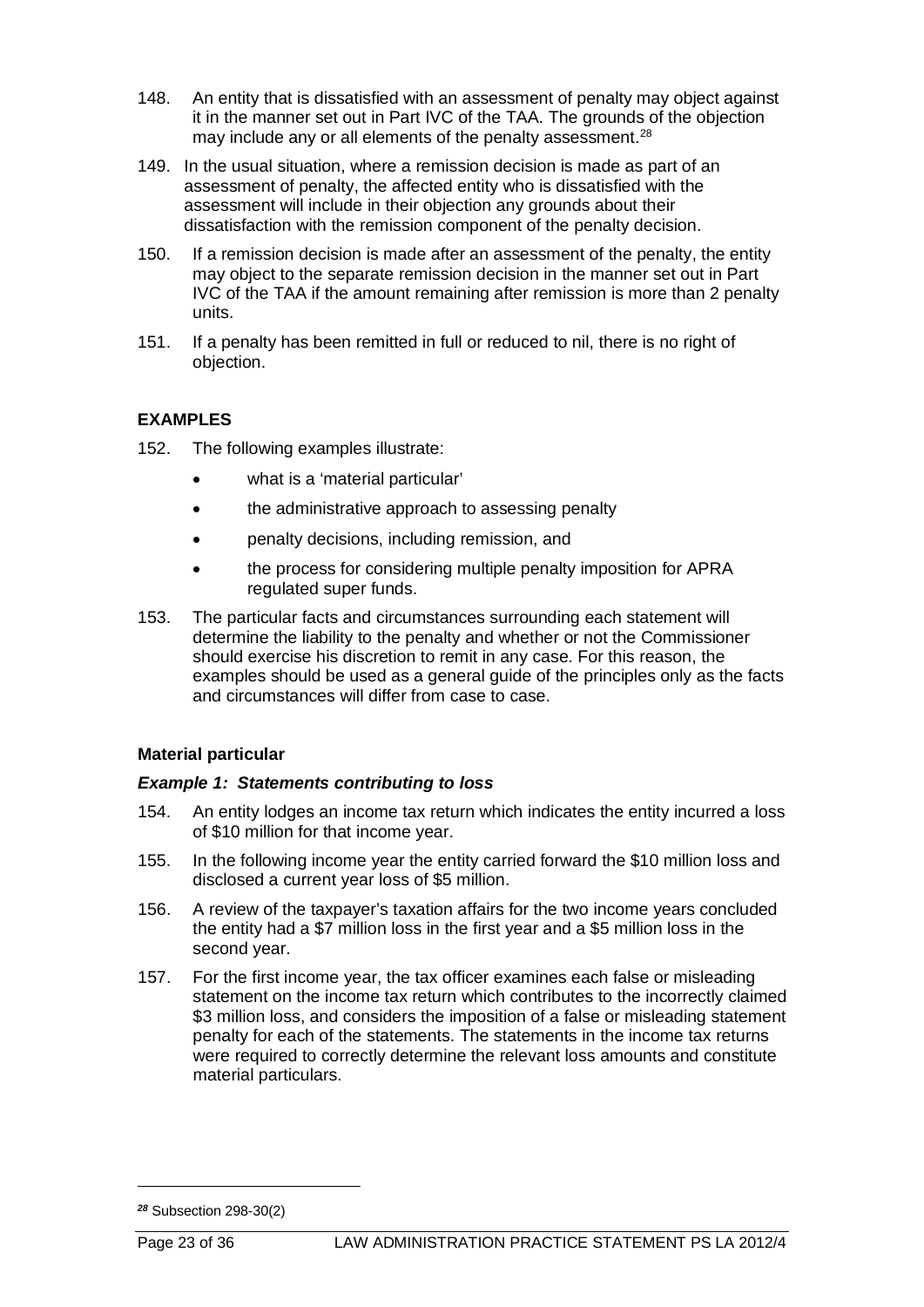158. In the second income year, the tax officer does not consider assessing a false or misleading statement penalty on the statement that there is a carry forward loss of \$10 million, even though it is incorrect. The statement is restating the position from the previous return and is considered to be a 'second statement' of the same facts and should not be reviewed for the purposes of this penalty.

#### *Example 2: Incorrect loss changed to taxable position*

- 159. An entity lodges an income tax return claiming deductions for \$10 million of carried forward losses.
- 160. An examination revealed the entity was only entitled to \$4 million of losses. The adjustment to the losses results in the entity having a shortfall amount in the income year the losses were claimed as deductions.
- 161. The tax officer considers imposition of the shortfall penalty for a false or misleading statement on the loss claimed as a deduction.

## *Example 3: Entity registers for an ABN*

- 162. An individual entity registered for an ABN and GST in order to claim input tax credits on a car which they intended to buy. When applying for the ABN, the entity indicated that they had set up a new business. A tax officer asked questions of the entity who advised they were a subcontractor who bore commercial risks and could delegate decisions. The entity's statement resulted in the conclusion that they were carrying on an enterprise and their ABN and GST applications were processed.
- 163. In fact, the entity was an employee and the statement that they were able to delegate and subcontract their work was a false or misleading statement. The relevant statement is material because the ability to delegate and assume commercial risks are indicators of the carrying on of an enterprise as an independent contractor under Taxation Ruling TR 2005/16 *Income tax: Pay As You Go - withholding from payments to employees*. The carrying on of an enterprise is an essential element in determining whether an entity is entitled to an ABN.
- 164. Statements that impact on decisions regarding an entity's entitlement to be registered for regimes administered by the ATO have a clear nexus to taxation laws and constitute material particulars.

#### *Example 4: Employer requires potential employee to get an ABN; statements by employer and employee*

- 165. An employer informed prospective employees that they must acquire an ABN before they would be hired.
- 166. If a potential employee applied for an ABN and provided incorrect information stating that they were operating as a subcontractor, then this would be a material particular, as in example 3.
- 167. However, the statement by the employer was not made for the purposes of a taxation law and would not be subject to the penalty provisions.

## *Example 5: Director penalty notice*

168. The director of a company was served with a director penalty notice (DPN) under Division 269. She subsequently advised the ATO that she was not a director and was therefore not liable to the penalty.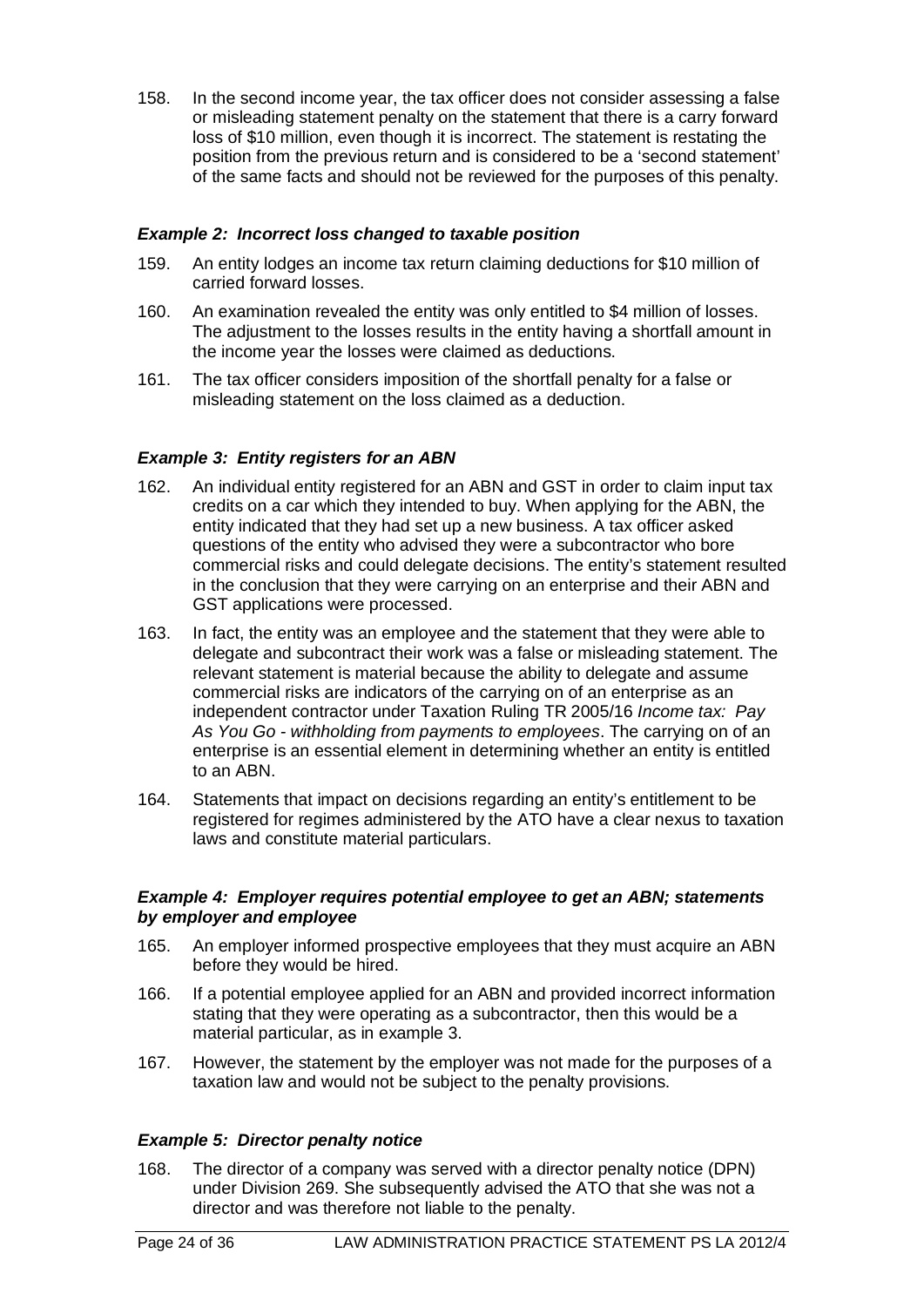- 169. The director said that she resigned as director six months before the DPN was served. An Australian Securities and Investments Commission (ASIC) search confirmed the resignation but also showed the form regarding resignation was lodged four days after the DPN was served. ASIC did not question the timing of the alleged resignation.
- 170. However, based upon activity statements lodged and signed by her as director, and conversations with the ATO where she claimed to be a director, the Commissioner is satisfied that she has made a false statement.
- 171. The false statements are directly pertinent to determining the director's liability under the DPN provisions and are therefore material particulars.
- 172. The statement to ASIC is not a statement made for a purpose connected with a taxation law.

## *Example 6: Incorrect invoices*

- 173. When a tax officer conducted third party verification of a tax invoice issued by a supplier to the entity under audit (Helen) it was confirmed the supplier (Glenn who operates a lawn mowing service) is not registered for GST.
- 174. During an interview Glenn confirmed he knew he was not registered for GST.
- 175. Glenn explained that Helen had asked him to provide a tax invoice for the lawn mowing service he provided to Helen. As Glenn didn't know what a tax invoice was, he asked a friend at the pub who subsequently provided Glenn with an example of a tax invoice. Glenn used that copy as a guide to draw up the tax invoice he gave to Helen. Glenn did not seek advice from the ATO or a tax professional to confirm the requirements for issuing a tax invoice.
- 176. Glenn has made a false or misleading statement to Helen (a person other than the Commissioner) in the form of the tax invoice purporting that GST was included in the lawn mowing supply. The statement is material as it relates to the entitlement to a GST credit, and it is a statement that purports to be required by a taxation law, that is, the provisions of the GST law requiring tax invoices to be provided for taxable supplies within 28 days of the recipient of the supply requesting a tax invoice.

#### *Example 7: Incorrect TFNs provided to and by a superannuation fund*

- 177. A large APRA regulated fund has 1000 new members who all provided their TFN details to the fund when they completed the application form to be a new member. The fund subsequently lodges a member contributions statement (MCS) reporting the TFNs as provided to them by the new members. Subsequently the ATO reviews the information contained on the MCS and advises the fund that 21 of the reported TFNs are invalid as for:
	- eight of the new members, the TFNs reported are duplicate TFNs which belong to other existing members of the fund
	- six of the new members, the reported TFNs have insufficient digits for the TFN to be valid, and
	- seven of the new members, the reported TFNs are not correct, that is, they are not the valid TFN of the member.
- 178. The statements by the new 21 members to the fund are material particular as a valid TFN is required to determine the correct taxing of contributions and other items under the taxing acts. The taxpayers may be liable to a penalty under subsection 284-75(4) for the incorrect information provided to the fund.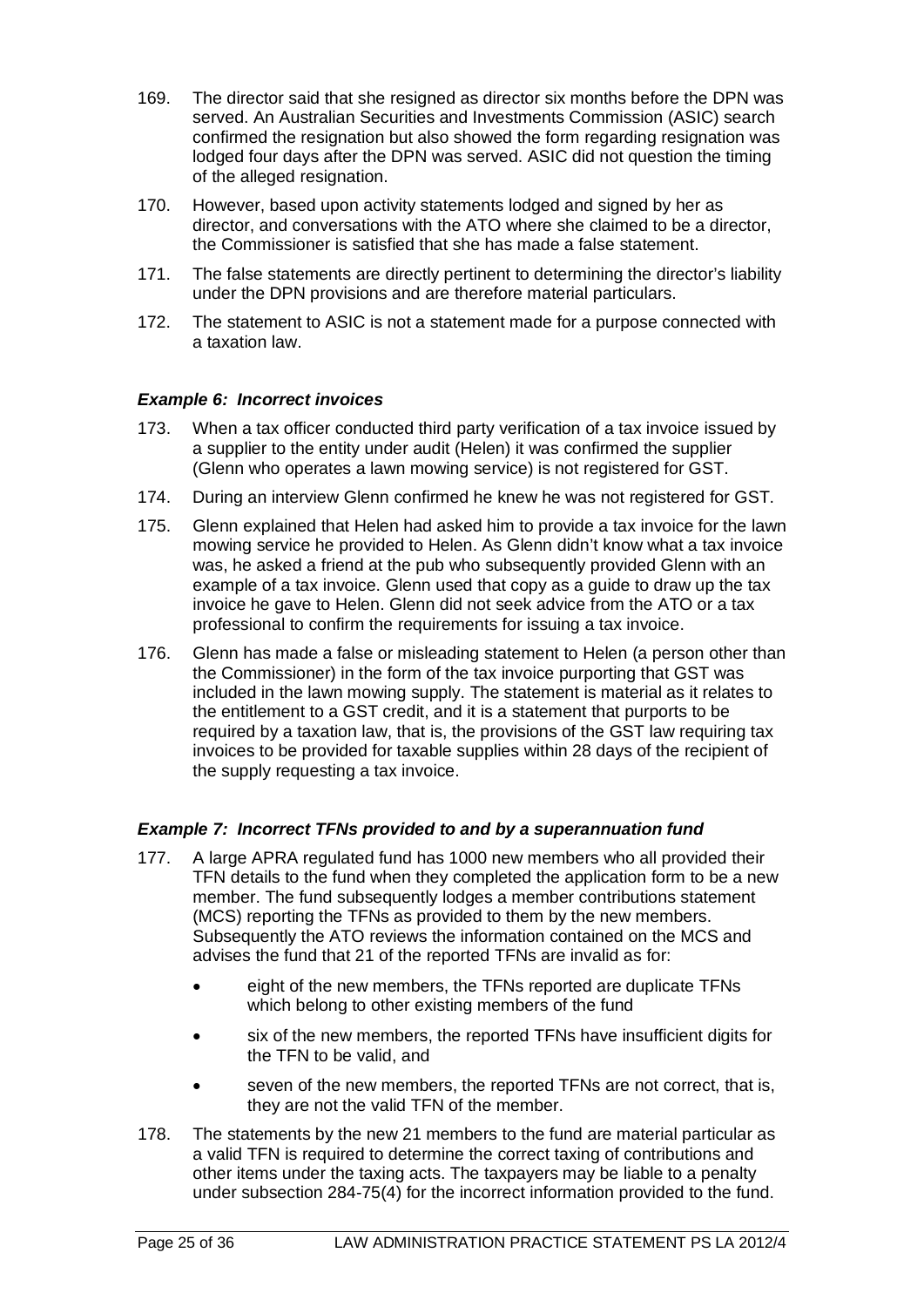179. The statements made by the fund to the Commissioner are also false or misleading in a material particular. These false or misleading statements are material particulars because this information is required in the approved form for the statement pursuant to section 390-5.<sup>[29](#page-26-0)</sup>

## *Administrative approach*

180. The following example illustrates the administrative approach described in paragraphs 14 to 19 of this practice statement. In essence, statements that are not the focus of an examination or activity will not normally be considered for further investigation or imposition of penalty, unless it is readily apparent that the statement was made recklessly or with intentional disregard of a taxation law.

## *Example 8: Core and non-core statements*

- 181. A tax officer is allocated an audit of an employer for the 2011 financial year to determine the correct pay as you go (PAYG) withholding amounts. PAYG withholding amounts reported by employees in their income tax returns show PAYG withholding amounts totalling \$523,000, whereas the total of the amounts reported at label W2 on the Business Activity Statements ('BAS') lodged by the entity was only \$475,000.
- 182. The tax officer notifies the employer of the examination of the BAS for the 2011 year, and commences the examination. He identifies the total PAYG withholding amounts are \$547,200 and shortfalls totalling \$72,200 are identified. This is the core activity for the case officer and penalties for false or misleading statements that result in shortfall amounts will be considered.
- 183. The tax officer became aware that amounts at label W1 in the BAS for salary, wages and other payments is also understated. They totalled \$1.1 million but the total ascertained from lodged employee tax returns was \$1.3 million. This false or misleading statement does not result in a shortfall amount. There was no evidence found to show that the amounts were understated through recklessness or intentional disregard. The examination of this statement would be incidental to the audit and would not be further examined for the purposes of assessing a penalty.

## **Examples of decisions**

## *Example 9: SMSF loan to members*

- 184. A self managed superannuation fund (SMSF) made loans to members. When completing the *Self managed superannuation fund annual return* (fund annual return) the trustees did not indicate the loans had been made. This statement is false.
- 185. The statement is material because it is directly relevant to determining whether the fund is compliant with its *Superannuation Industry (Supervision) Act 1993* (SIS Act) regulatory obligations.

<span id="page-26-0"></span>*<sup>29</sup>* The Commissioner will be required to determine if reasonable care was taken by the fund. Although this will be determined by the facts of each situation, the seven cases where there was no anomaly with the TFN are likely to meet the reasonable care standard as the fund is entitled to rely on information from third parties which they have no reason to doubt. The eight duplicate TFNs and the six TFNs that have insufficient digits are both issues that they could, and should, have picked up and dealt with.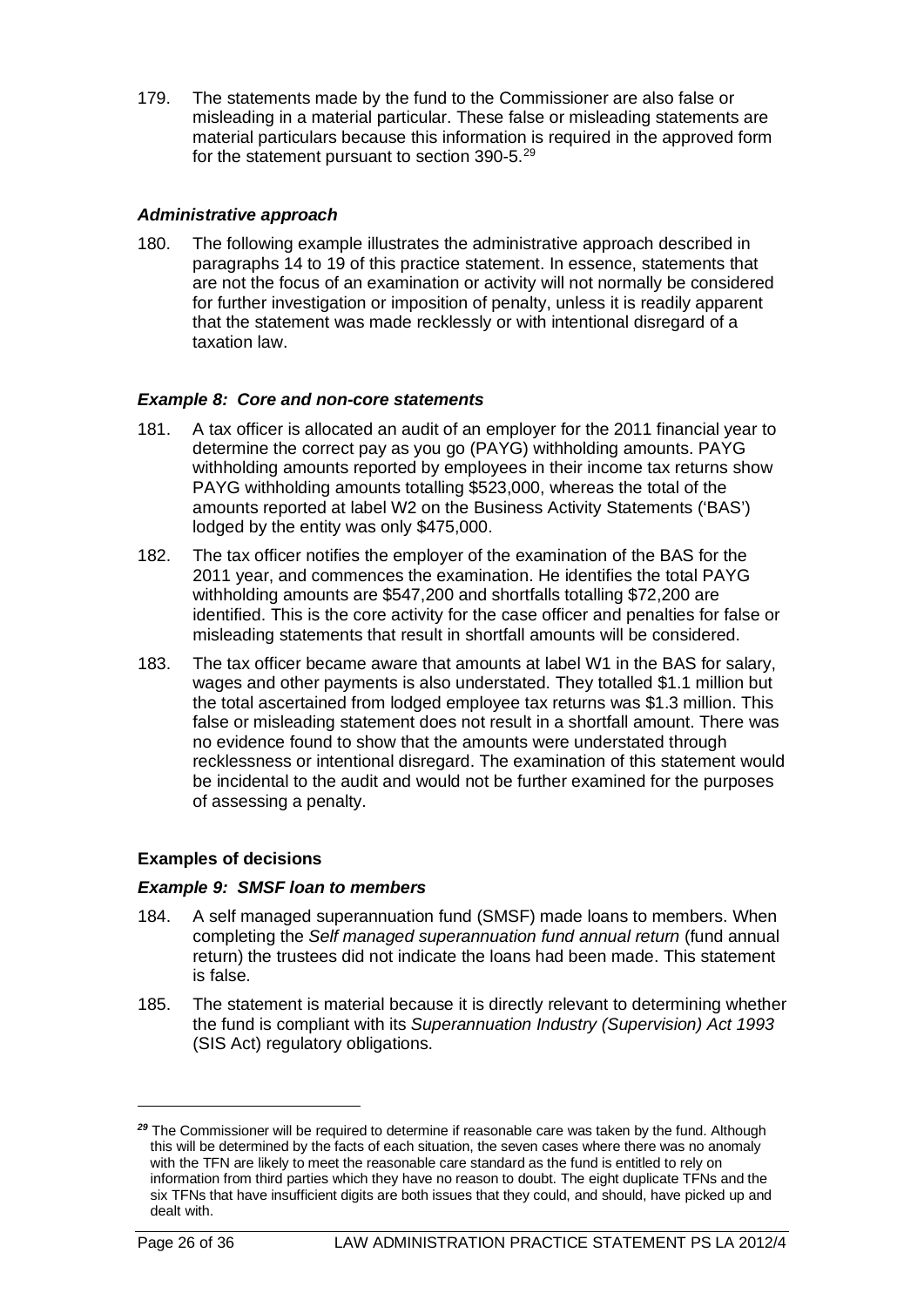- 186. Statements that have an effect on ascertaining whether an entity has satisfied the regulatory requirements under a taxation law are 'tax-related matters' as the superannuation law provides for the making of such statements, and they have a direct impact on ascertaining an entity's taxation position.
- 187. The ATO notifies the trustees of the SMSF that an examination is to be made for a relevant period.
- 188. During the examination the tax officer determines the statement was false in a material particular as the SMSF had made various loans to members. The facts and evidence support an assessment of the SMSF trustees' behaviour as reckless. The records of the fund showed clearly that three loans to members were made during the relevant period. The trustees should have reported these SIS Act contraventions to the ATO.
- 189. The trustees of the SMSF did not make a voluntary disclosure.
- 190. The trustees did not hinder the Commissioner from finding out about the false or misleading nature of the statement as they were not aware of the false nature of the statement, nor was a BPA previously worked out. The trustee did not rely on advice, a publication or a general administrative practice when they made the statement.
- 191. A penalty amount of \$4,400 is imposed on the SMSF.
- 192. The tax officer decides the trustees of the SMSF had made no real effort to report correctly, and in spite of a previous good compliance history, the penalty is not remitted.

## *Example 10: Adjusted member contribution statement*

- 193. Stuart (aged 58) is a member of an APRA regulated fund to which he made contributions as follows:
	- 2008 income year \$300,000 (which triggers the bring forward non-concessional cap of \$450,000)
	- 2009 income year \$200,000
- 194. These contributions were all recorded by the fund as personal contributions at the time they were made. The contributions were not treated as assessable contributions as Stuart had made them via a direct debit from his personal bank account and with the direct debit request, gave a standard form to the fund that indicated he was making them personally and would not be claiming a tax deduction for them. The fund subsequently reported Stuart's personal contributions to the ATO in a member contributions statement.
- 195. Stuart received an excess contributions tax (ECT) assessment for the 2009 income year for the \$50,000 contributions that were in excess of his non-concessional cap.
- 196. After receiving the ECT assessment, Stuart contacted the fund to say he had received an ECT assessment and asked the fund to change the information they had reported to the ATO. He said that his \$200,000 contribution for the 2009 income year should in fact have been \$150,000 personal contributions and \$50,000 employer contributions. He gave no other reasons or facts to support the requested change and the fund did not ask for more information.
- 197. The fund amended its member contributions statement to reduce Stuart's personal contributions as requested.
- 198. The fund had never previously received employer contributions for Stuart and had no record of who his employer was.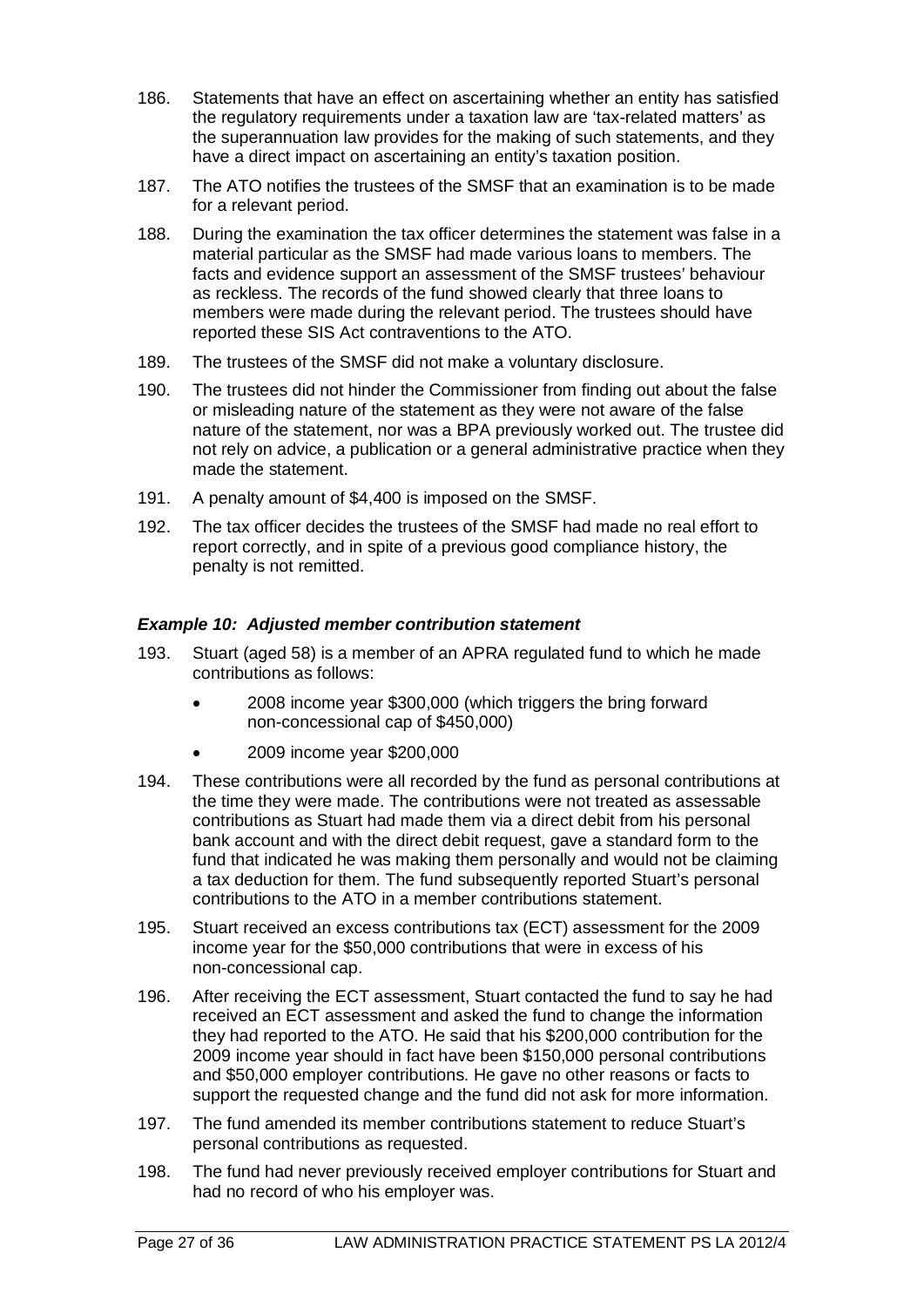- 199. The ATO notifies the fund an examination of their reporting is to occur for the relevant period.
- 200. When audited the fund was not able to justify its decision that the \$50,000 contribution was an employer contribution rather than a personal contribution and thus could not confirm the amended MCS was accurate.
- 201. During the examination the tax officer determines that the statement made in the amended MCS was false or misleading in a material particular. The facts and evidence support an assessment of the fund's behaviour when making the statement as recklessness.
- 202. There are no grounds to reduce the BPA as the fund did not make a voluntary disclosure, but as the fund previously had a BPA worked out under item 3B in the table in subsection 284-90(1), the BPA amount of \$4,400 is increased by 20%.
- 203. The tax officer decides the fund did not make any significant effort to provide a correct statement. As illustrated the fund does not have a good compliance history because of the errors which resulted in the previous penalty, therefore the tax officer decides no remission is appropriate.

#### *Example 11: False invoice supplied*

- 204. A purchaser provides a tax invoice to a tax officer conducting an audit in support of input tax credits claimed in an activity statement.
- 205. Due to the nature of the information supplied, a purchase by a builder (James), of \$100,000 in goods from a tailor (Dennis), the tax officer decides to examine the statement by Dennis and conducts an interview with him. During this interview Dennis confirms that James is his brother-in-law and Dennis did not make the supply but provided the false tax invoice as James requested him 'to help him out'. Dennis confirmed he had not received any money from James.
- 206. The statement made by James during the audit (the invoice provided to the tax officer) is a false or misleading statement in a material particular that did not result in a shortfall amount. However, it is considered a supporting statement made in an attempt to hinder the Commissioner from finding out about a shortfall amount.
- 207. Since James has also made a statement which is false or misleading in a material particular that resulted in a shortfall amount when he lodged the activity statement, the BPA for the shortfall penalty is increased by 20% for hindering the Commissioner. The supporting statement is not considered as a separate statement for the purposes of the no shortfall penalty.
- 208. The facts and evidence support an assessment of James behaviour as intentional disregard of a taxation law. The tax officer decides James was not making a genuine attempt to provide a correct statement. The tax officer decides not to remit any of the penalties applicable.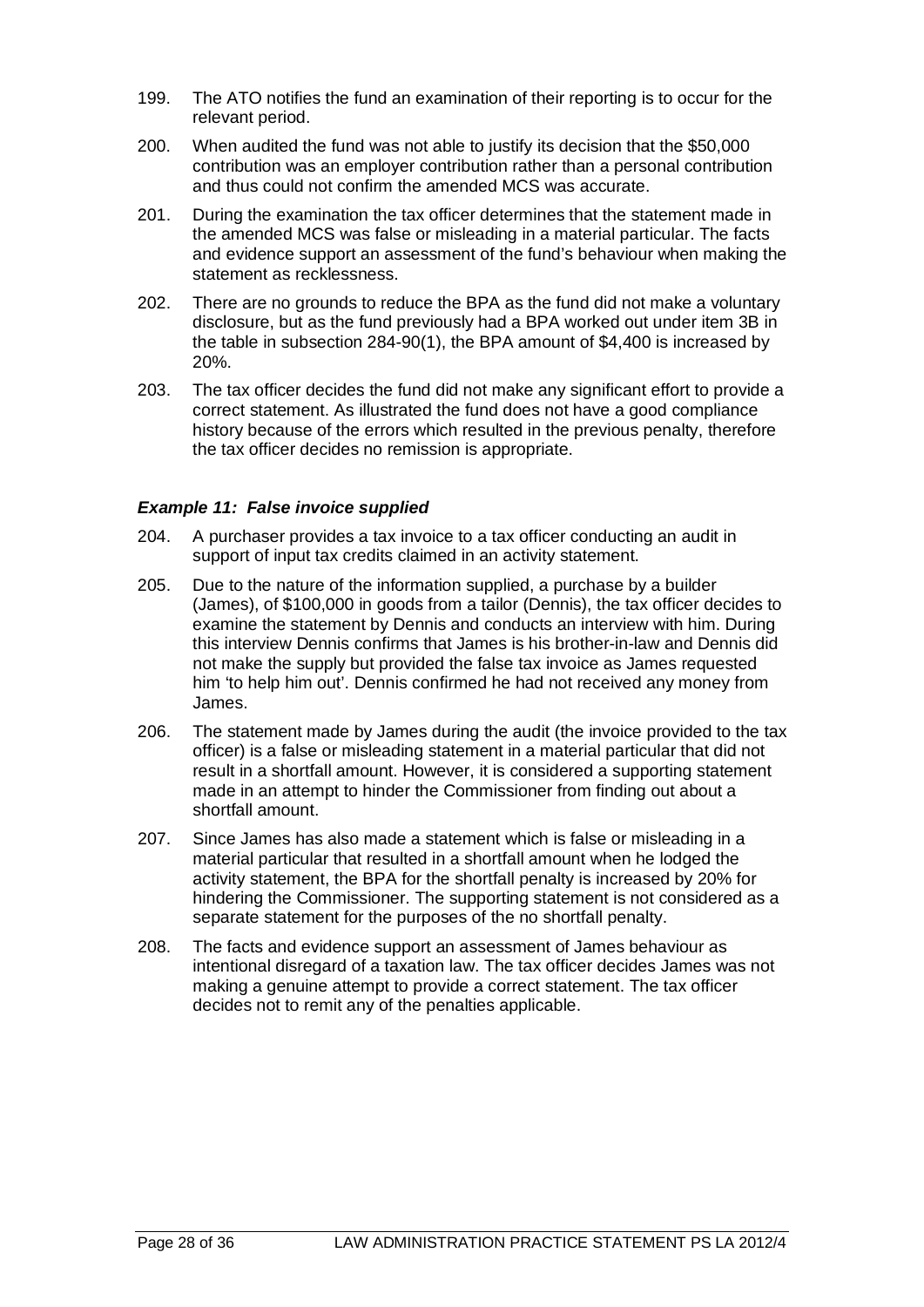#### *Second statement and examination*

- 209. The tax invoice provided to James, by Dennis, is a false or misleading statement made to a person other than the Commissioner for a taxation purpose. It is material to ascertaining the correct taxation position and it is a statement that purports to be required by a taxation law, that is, the provisions of the GST law requiring tax invoices to be provided for taxable supplies within 28 days of the recipient of the supply requesting a tax invoice. Dennis has confirmed that he was aware that the tax invoice was false as he had not made the supply.
- 210. Since Dennis voluntarily disclosed the false or misleading nature of the statement which saved the Commissioner a significant amount of time, the base penalty amount of \$6,600 for intentional disregard of the law is decreased by 20%.
- 211. The tax officer decides that Dennis was not making a genuine attempt to provide a correct statement. The tax officer decides not to remit any penalty.
- 212. The actions of James and Dennis could be referred for prosecution action. This is a separate decision and not dealt with in this practice statement.

#### *Example 12: Debt and interest remission*

- 213. A person made various statements to the ATO in connection with entering into a payment arrangement and obtaining remission of general interest charge (GIC). One particular statement was that he had been unemployed for three months. A payment arrangement was entered into and remission given for a significant amount of GIC.
- 214. When the person defaulted on the payment arrangement several months later a different tax officer reviewed the file. The review took into account new information, including the person's income tax returns for previous years. It was established that the person had been employed for the full income year, including the time at which the decision was made to grant the payment arrangement and remit an amount of GIC.
- 215. The false or misleading information was directly related to a material particular used in a decision made by the Commissioner regarding exercising a specific statutory discretion in a particular way. The statement was also directly relevant to the purpose for which it was made – namely, whether to grant a payment arrangement and remit an amount of GIC. Therefore, the statement was false in a material particular.
- 216. The facts and evidence support an assessment of the person's behaviour as intentional disregard of a taxation law. The tax officer decides the person did not make a genuine attempt to provide a correct statement. The tax officer decides no amount of remission is appropriate.

#### *Example 13: TFN omitted from a member contribution statement*

217. Peter is a new member of a large APRA regulated super fund. Peter provides a completed membership application form when opening his new account and makes sure he includes his TFN. He then made a non-deductible personal contribution of \$5,000 to the fund which was correctly accepted in accordance with the contributions standards as the fund did hold a TFN. However, when the application form is processed by the fund an error was made and the TFN was not recorded in their information systems. After the end of the financial year the fund lodges a MCS for Peter that reports the personal contribution but, as a consequence of the processing error, does not report Peter's TFN.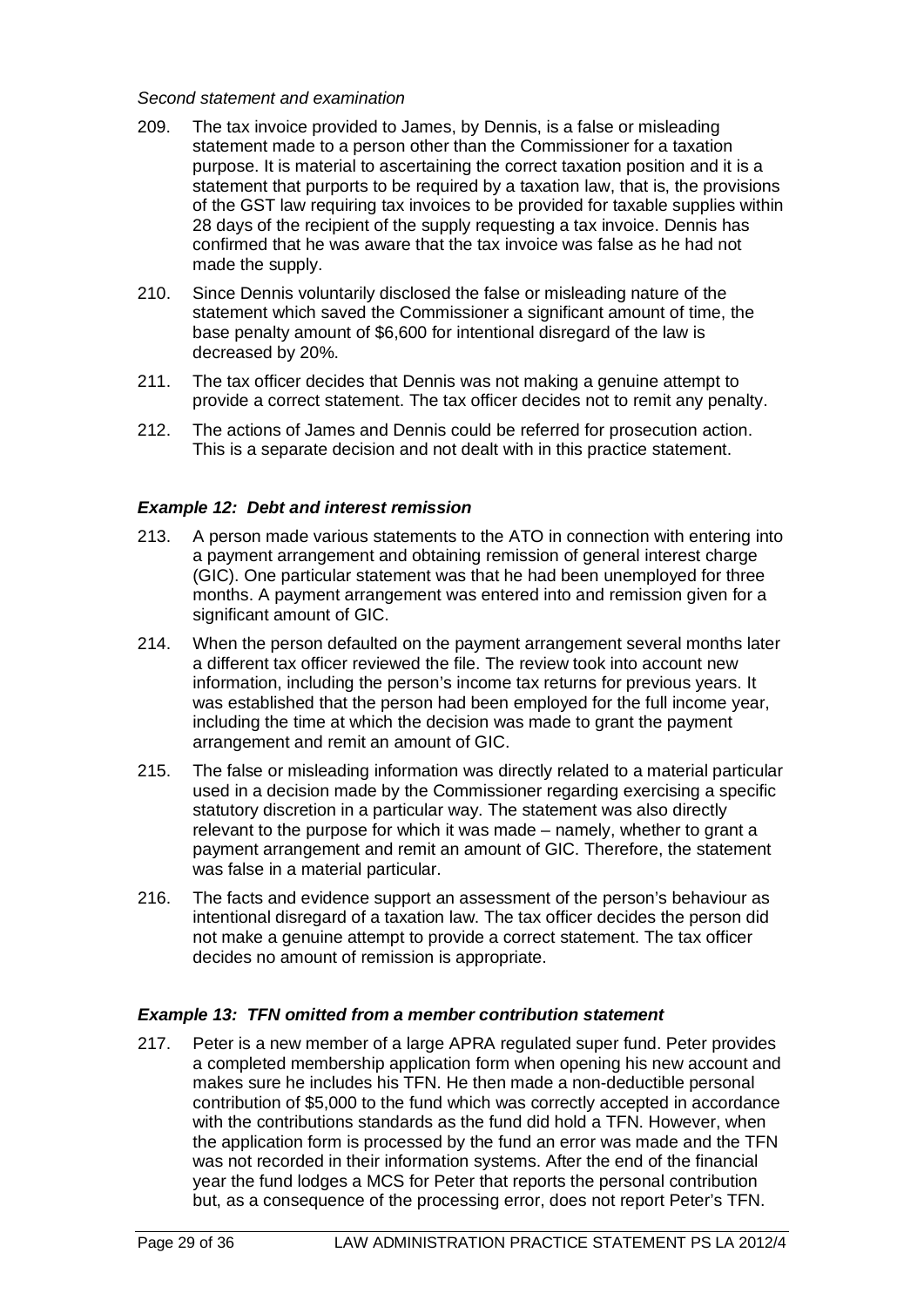- 218. The ATO later reviews the MCS provided by the fund as the contribution may have been accepted by the fund without a TFN, which is in contravention of the contributions standards. The omission of the TFN is an omission of a material particular because it is required to determine if the fund has dealt with the contribution correctly. It is also a material particular as Peter may be a low income earner entitled to a super co-contribution and the omission of Peter's TFN might cause the ATO to fail to identify and determine his entitlement.
- 219. The fund was contacted by the ATO and asked about the lack of TFN and advised if there was a TFN the fund could make a voluntary disclosure within 14 days.
- 220. The fund provided Peter's TFN and explained they had received the TFN from Peter when he joined the fund. However, an incorrect character entered into the system at the time of processing, resulted in the TFN not reporting correctly on the member contributions statement even though it displayed correctly within the funds internal systems.
- 221. The tax officer decided this was a minor, inadvertent error and that as the fund had taken reasonable care, no penalty was considered.

#### *Example 14: Process for dealing with multiple false or misleading statements made by ARPA regulated superannuation funds (APRA fund)*

- 222. An APRA fund lodges a combined member contributions statement (MCS) to the ATO.
- 223. Analysis of the reported data suggests there were a number of statements in the MCS which may not be complete or correct in relation to 350 member statements.
- 224. The ATO notifies the APRA fund that an examination is to be made for the relevant period. The ATO invites the APRA fund to make a voluntary disclosure to correct any false or misleading statements before a set date, in this case 21 days later.
- 225. The APRA fund responds to the offer by providing corrected information for 100 member statements within the 21 day period.
- 226. The examination of the remaining 250 member statements revealed they all contained inaccurate reporting of contributions. These false or misleading statements are material particulars because this information is required in the approved form for each statement pursuant to section 390-5. This information is critical for the effective administration of the taxation and superannuation affairs of those members, such as determining whether an excessive contributions tax liability exists. The tax officer conducting the audit seeks an explanation from the APRA fund on why the mistakes occurred and gathers additional information to assist them with penalty imposition and remission considerations.
- 227. The tax officer considers the evidence gathered and applies the principles in MT 2008/1 to make reasonable assumptions based on that evidence. They consider that the APRA fund failed to take reasonable care, however, for the 100 statements for which a voluntary disclosure is made, they consider the penalty should be reduced to nil; for the other 250 statements they recommend that significant remission is appropriate.
- 228. As the tax officer is considering applying multiple penalties against an APRA fund, they prepare a position paper which their manager refers to an internal ATO Panel.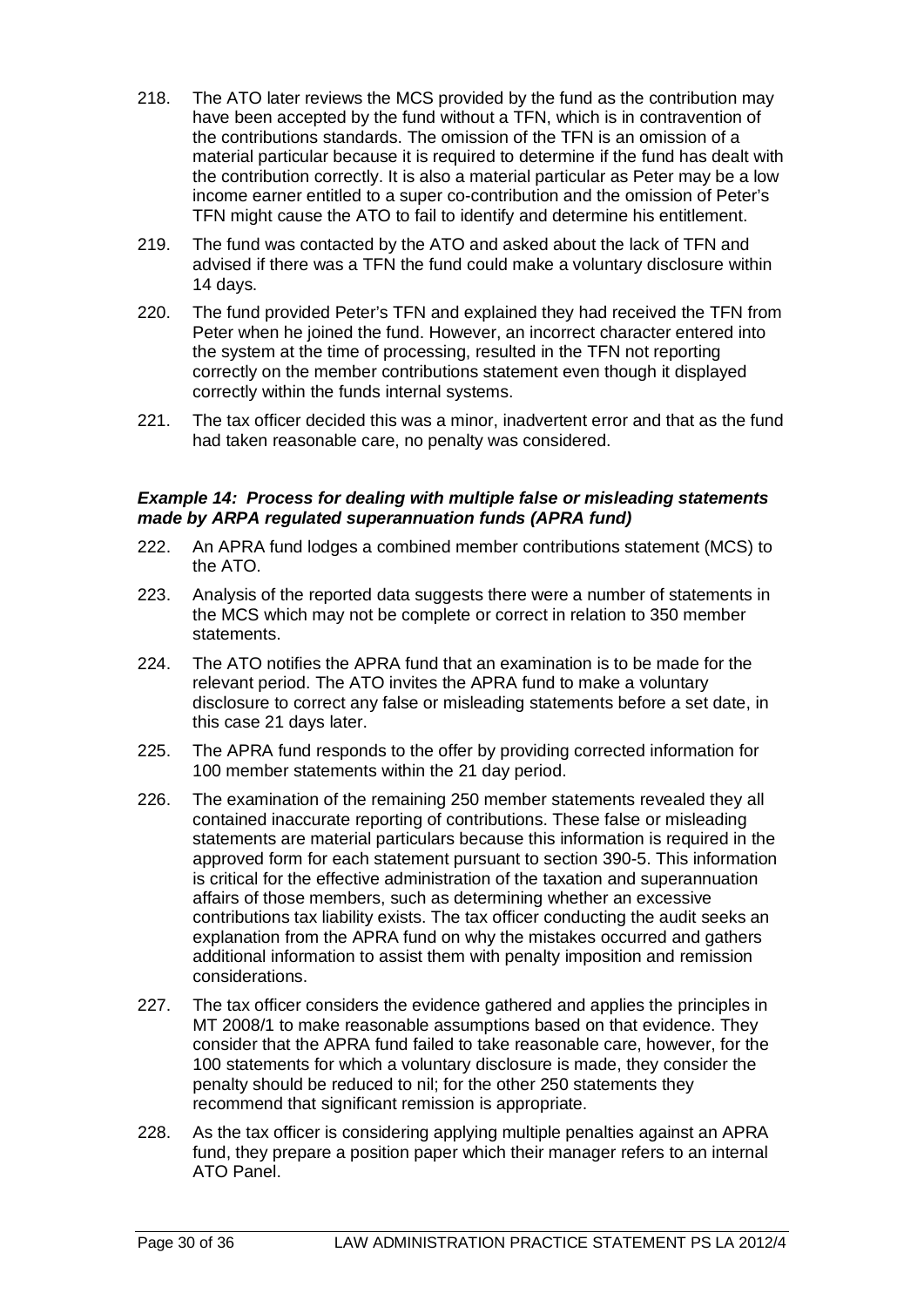- 229. The Panel, which includes Senior Executive Service (SES) officers, considers the facts, evidence and initial recommendation by the tax officer. The role of the Panel is to provide support and advice to the decision-maker, which for multiple penalties relating to APRA funds, will be an SES officer.
- 230. The Panel considers the following aspects:
	- base penalty amount
	- whether safe harbour provisions apply, and
	- whether there are grounds to uplift and/or decrease the base penalty due to voluntary disclosure and the remissions principles set out above.
- 231. As the total base penalty amount for the 250 false or misleading statements (prior to considering remission) is \$550,000 (250 x \$2,200), they consider what final penalty amount would be just and appropriate having regard to the facts of the case. Significant remission of the penalty is recommended by the Panel to achieve what they consider to be a just and defensible final penalty amount.
- 232. The SES officer considers the Panel's recommendation and issues a penalty position paper to the APRA Fund advising the proposed final penalty amount. The APRA fund is invited to comment.
- 233. If comments are made, they will be considered along with any other information that may have been gathered by the tax officer. The Panel subsequently advises the decision-maker of any new issues or considerations, the SES officer determines each step in the penalty process to ensure the final penalty amount is appropriate for the compliance behaviour shown within the penalties framework. The final penalty decision including reasons for decision is communicated to the APRA fund. A penalty notice will issue for the amounts communicated to the APRA fund.
- 234. The decision making process illustrated above must be followed when dealing with multiple false or misleading statements by ARPA funds. The facts and circumstances relating to multiple false or misleading statements made by APRA funds may vary significantly. As such, final penalty decisions will be dependent upon the facts and circumstances of each case.

## **GLOSSARY**

#### *Base penalty amount*

- 235. In the context of Division 284, subsection 995-1(1) of the *Income Tax Assessment Act 1997* (ITAA 1997) states that the base penalty amount for calculating the amount of an administrative penalty is worked out under:
	- section 284-90, where the penalty is for a false or misleading statement, or a position that is not reasonably arguable; and
	- section 284-160, where the penalty relates to a scheme.
- 236. The base penalty amount is the starting point for the calculation of an administrative penalty.

## *Entity*

- 237. Entity has the meaning given by section 960-100 of the ITAA 1997 as:
	- (a) an individual
	- (b) a body corporate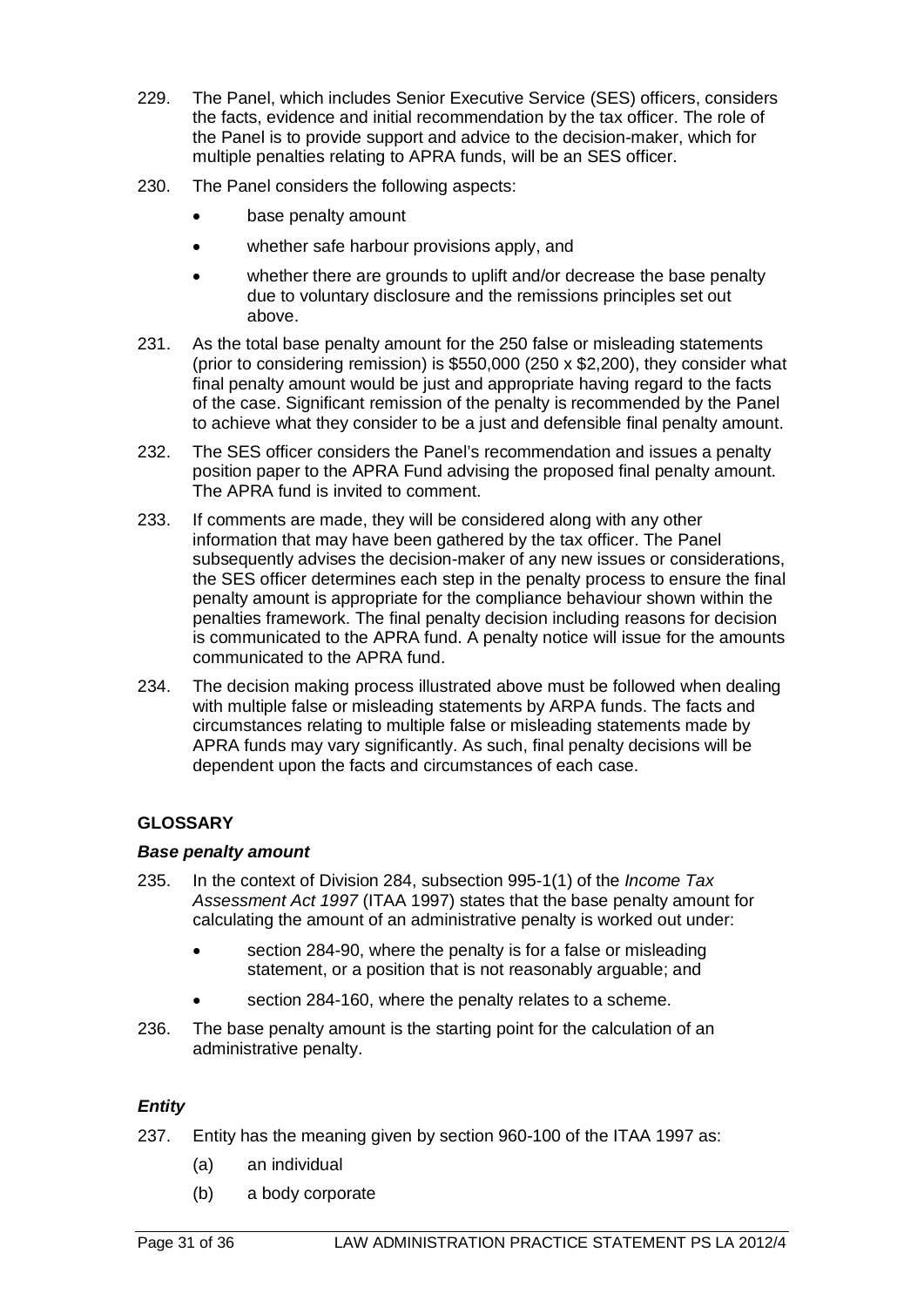- (c) a body politic
- (d) a partnership
- (e) any other unincorporated association or body of persons
- (f) a trust
- (g) a superannuation fund
- (h) an approved deposit fund

#### *Penalty Unit*

238. Subsection 4AA(1) of the *Crimes Act 1914* provides that the value of one penalty unit is \$110 for contraventions occurring prior to 28 December 2012, and \$170 for contraventions on or after this date.

#### *Safe harbour*

239. Safe harbour means a reference to the no liability provision of subsection 284-75(6).

#### *Shortfall amount*

240. A shortfall amount has the meaning given by subsection 284-80(1). For the purposes of this practice statement a shortfall amount is explained in item 1 and item 2 in the table in subsection 284-80(1). It is an amount by which the relevant tax-related liability is less than or the payment or credit is more than it would have been had the statement not been false or misleading.

#### *Statement penalty*

- 241. Statement penalty refers to any of the penalties in Subdivision 284-B. These include:
	- subsection 284-75(1) false or misleading statement made to the Commissioner or to an entity exercising powers or performing functions under a taxation law
	- subsection  $284-75(2)$  no reasonably arguable position
	- subsection 284-75(3) failure to provide a document required by the Commissioner
	- subsection 284-75(4) false or misleading statement made to an entity other than the Commissioner and an entity exercising powers or performing functions under a taxation law

#### *Taxation law*

- 242. 'Taxation law' is defined in subsection 2(1) as having the meaning given by the ITAA 1997. Subsection 995-1(1) of the ITAA 1997 defines 'taxation law' as an Act of which the Commissioner has the general administration and any regulations under such an Act. It also includes part of an Act (and associated regulations) to the extent that the Commissioner has the general administration of the Act.
- 243. However, references to 'taxation law' in Subdivision 284-B specifically exclude Excise Acts (as defined in subsection 995-1(1) of the ITAA 1997).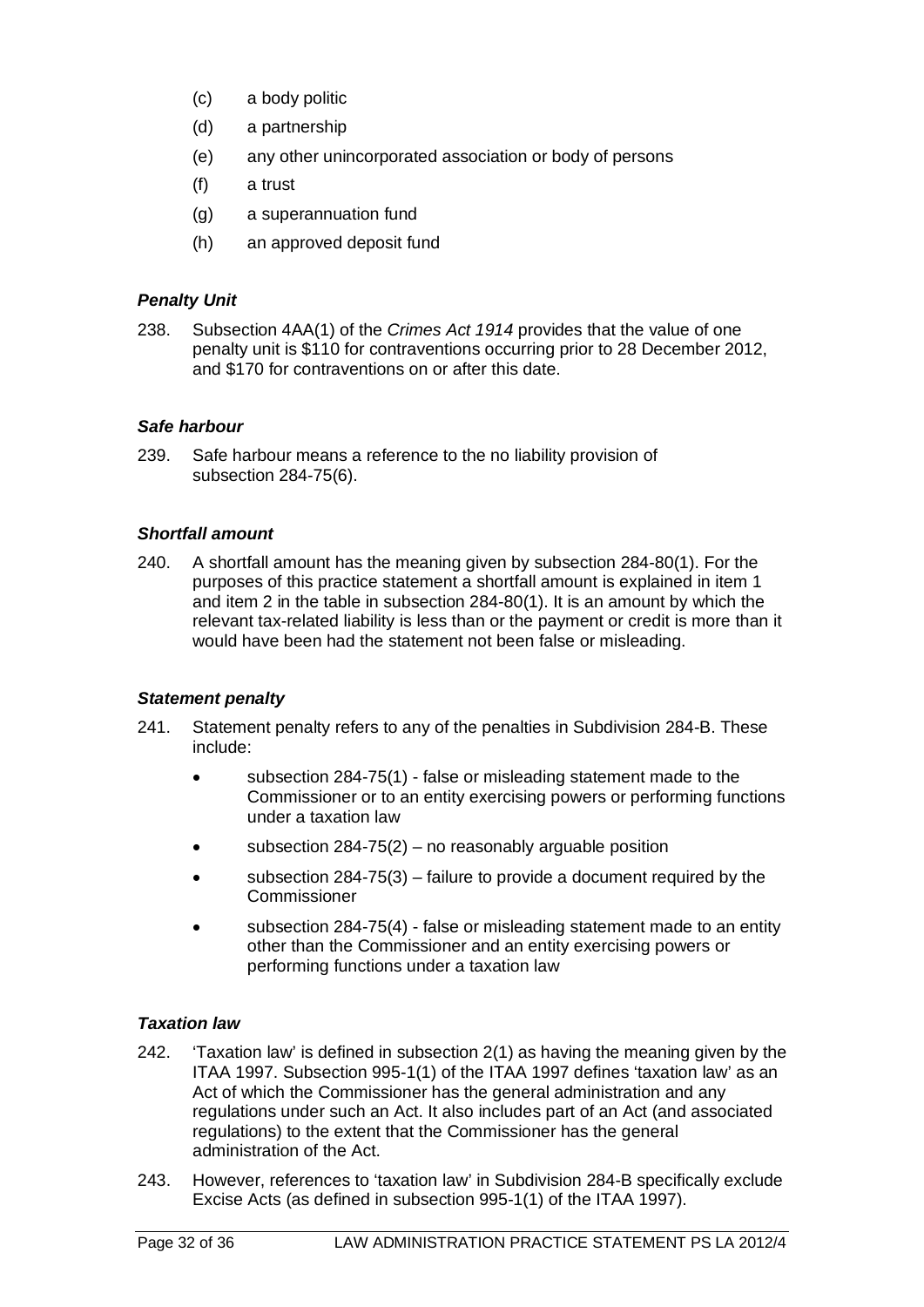## *Tax-related liability*

- 244. 'Tax-related liability' is defined in subsection 995-1(1) of the ITAA 1997 as having the meaning given by section 255-1.
- 245. Section 255-1 provides that a tax-related liability is a pecuniary liability to the Commonwealth arising directly under a taxation law (including a liability the amount of which is not yet due and payable).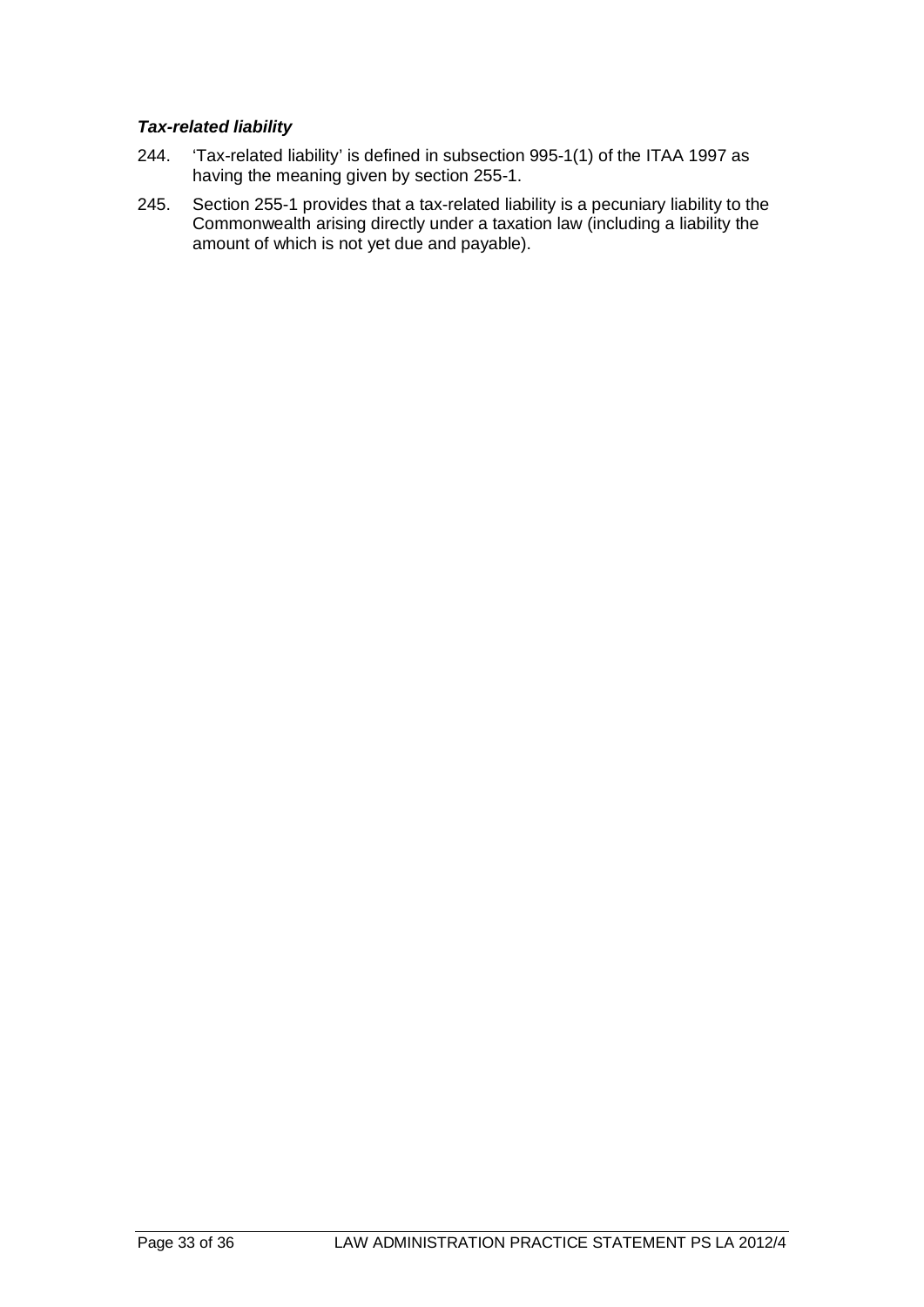## **Amendment history**

| Date of<br>amendment | <b>Part</b>             | <b>Comment</b>                                                            |
|----------------------|-------------------------|---------------------------------------------------------------------------|
| 11 June 2015         | Authorisation           | Updated.                                                                  |
| 22 January 2013      | Paragraphs 150 &<br>238 | Revised to reflect change in penalty unit value<br>from 28 December 2012. |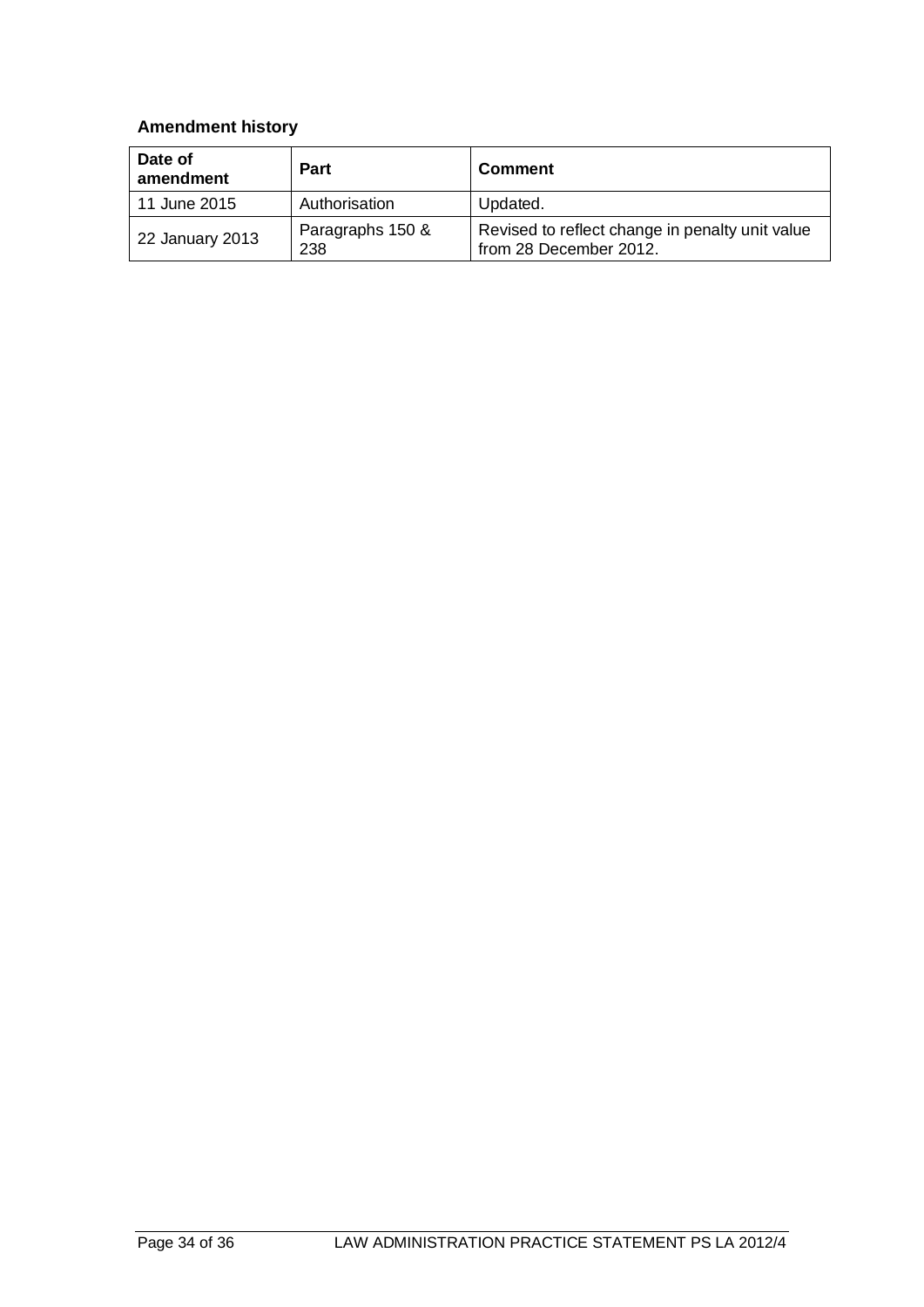| Subject references     | false or misleading statements                               |  |
|------------------------|--------------------------------------------------------------|--|
|                        | penalties                                                    |  |
|                        | remission of penalties                                       |  |
|                        | safe harbours                                                |  |
|                        | taxpayer disclosures                                         |  |
|                        | ITAA 1936 202C                                               |  |
| Legislative references |                                                              |  |
|                        | ITAA 1936 264                                                |  |
|                        | ITAA 1997 960-100                                            |  |
|                        | ITAA 1997 995-1(1)                                           |  |
|                        | TAA 1953 2(1)                                                |  |
|                        | TAA 1953 Part IVC                                            |  |
|                        | TAA 1953 Sch 1 Part 4-25                                     |  |
|                        | TAA 1953 Sch 1 255-1                                         |  |
|                        | TAA 1953 Sch 1 Div 269                                       |  |
|                        | TAA 1953 Sch 1 Div 284                                       |  |
|                        | TAA 1953 Sch 1 Subdiv 284-B                                  |  |
|                        | TAA 1953 Sch 1 284-20                                        |  |
|                        | TAA 1953 Sch 1 284-25                                        |  |
|                        | TAA 1953 Sch 1 284-70                                        |  |
|                        | TAA 1953 Sch 1 284-75(1)                                     |  |
|                        | TAA 1953 Sch 1 284-75(4)                                     |  |
|                        | TAA 1953 Sch 1 284-75(5)                                     |  |
|                        | TAA 1953 Sch 1 284-75(6)                                     |  |
|                        | TAA 1953 Sch 1 284-75(7)                                     |  |
|                        | TAA 1953 Sch 1 284-80                                        |  |
|                        | TAA 1953 Sch 1 284-80(1)                                     |  |
|                        | TAA 1953 Sch 1 284-85(2)                                     |  |
|                        | TAA 1953 Sch 1 284-90                                        |  |
|                        | TAA 1953 Sch 1 284-90(1)                                     |  |
|                        | TAA 1953 Sch 1 284-160                                       |  |
|                        | TAA 1953 Sch 1 284-220                                       |  |
|                        | TAA 1953 Sch 1 284-220(1)                                    |  |
|                        | TAA 1953 Sch 1 284-220(1)(a)                                 |  |
|                        | TAA 1953 Sch 1 284-220(1)(b)(ii)                             |  |
|                        | TAA 1953 Sch 1 284-220(1)(ca)                                |  |
|                        | TAA 1953 Sch 1 284-224                                       |  |
|                        | TAA 1953 Sch 1 284-225                                       |  |
|                        | TAA 1953 Sch 1 284-225(4A)                                   |  |
|                        | TAA 1953 Sch 1 284-225(5)                                    |  |
|                        | TAA 1953 Sch 1 286-75                                        |  |
|                        | TAA 1953 Sch 1 298-10                                        |  |
|                        | TAA 1953 Sch 1 298-20                                        |  |
|                        | TAA 1953 Sch 1 298-20(1)                                     |  |
|                        | TAA 1953 Sch 1 298-20(2)                                     |  |
|                        | TAA 1953 Sch 1 298-20(3)                                     |  |
|                        | TAA 1953 Sch 1 298-30(1)                                     |  |
|                        | TAA 1953 Sch 1 298-30(2)                                     |  |
|                        | TAA 1953 Sch 1 353-10                                        |  |
|                        | TAA 1953 Sch 1 388-50(2)                                     |  |
|                        | TAA 1953 Sch 1 390-5                                         |  |
|                        | A New Tax System (Australian Business Number) Act 1999 28(2) |  |
|                        | Crimes Act 1914 4AA(1)                                       |  |
|                        | Excise Act 1901                                              |  |
|                        | Financial Management and Accountability Act 1997 44          |  |
|                        | Superannuation Industry (Supervision) Act 1993 6(1)(e)       |  |
|                        | Superannuation Industry (Supervision) Act 1993 35C           |  |